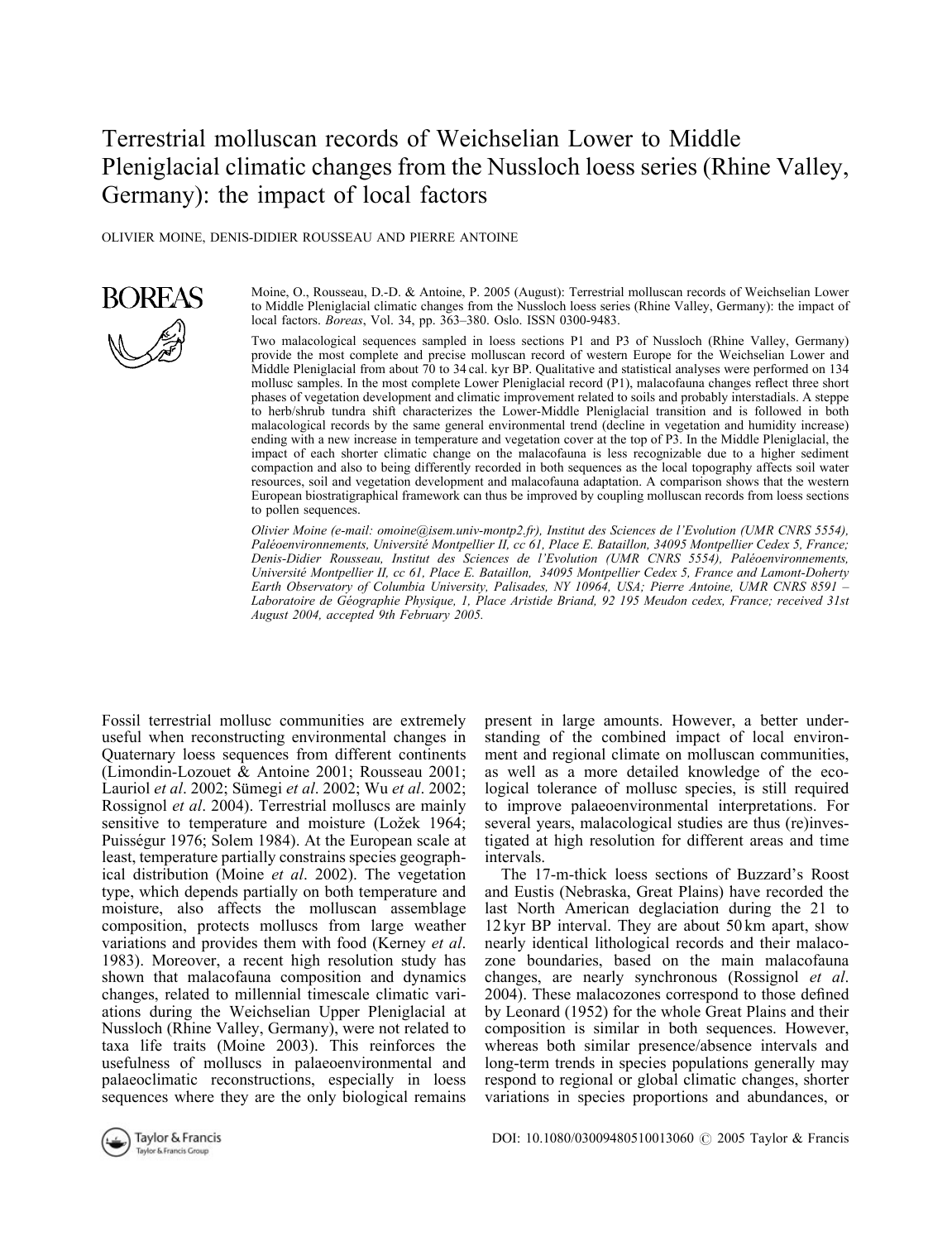different magnitude of long-term trends, more probably highlight local perturbation effects.

In central England, two tufas, located 10 km apart and deposited under similar environmental conditions, recorded the base of the Holocene (Meyrick & Preece 2001). Their similar molluscan successions led to defining synchronous malacozones as correlated with those of the regional molluscan succession defined at Holywell Coombe, southeast England (Preece 1998). Radiocarbon-dating of malacozone boundaries suggests a broad synchronicity of the environmental changes resulting from the strong climatic oscillations of the Lateglacial. However, the influence of both local conditions and relative distance from the refugia of some species probably explains the small differences in faunal composition and species proportions, as well as the timing of first appearances and last occurrences of species, observed in both records (Preece 1998).

At Conty (northern France), five molluscan successions encompassing the Lateglacial have been sampled in fluvial deposits of neighbouring channels of the Selle river (Limondin & Antoine 2001). Their similar molluscan species first appearances, last occurrences and proportions allowed the definition of a common malacological zonation in agreement with the regional one related to the Lateglacial climatic oscillations. Here, also, species proportions differences mainly highlight the influence of the local environment.

Consequently, the goal of this study is to investigate two very close (about 320 m apart) malacological records from Nussloch (Rhine Valley, Germany) encompassing the Weichselian Lower and Middle Pleniglacial for which high-resolution continuous terrestrial records of palaeoenvironmental changes lack, except few pollen sequences. The aims are thus: (1) to analyse the palaeoenvironmental changes at Nussloch during the Early Weichselian to Weichselian Middle Pleniglacial, (2) to characterize the local environmental influence on the malacofauna by comparing adjacent records, and (3) to distinguish the impact of local environment from that of regional or global climatic changes.

# Material and methods

## Site location and chronology

The two loess sequences studied here, P1 and P3, are located in the Nussloch quarry on the eastern side of the Rhine Valley (Germany), on top of the Odenwald Plateau, about 10 km south of Heidelberg (Fig. 1; Antoine *et al.* 2001). The local topography of the area is formed by loess 'gredas', which are dune-like structures oriented NNW–SSE parallel with the local dominant winds and built up during the loess deposition



Fig. 1. Location of the Nussloch sections and simplified local geomorphology.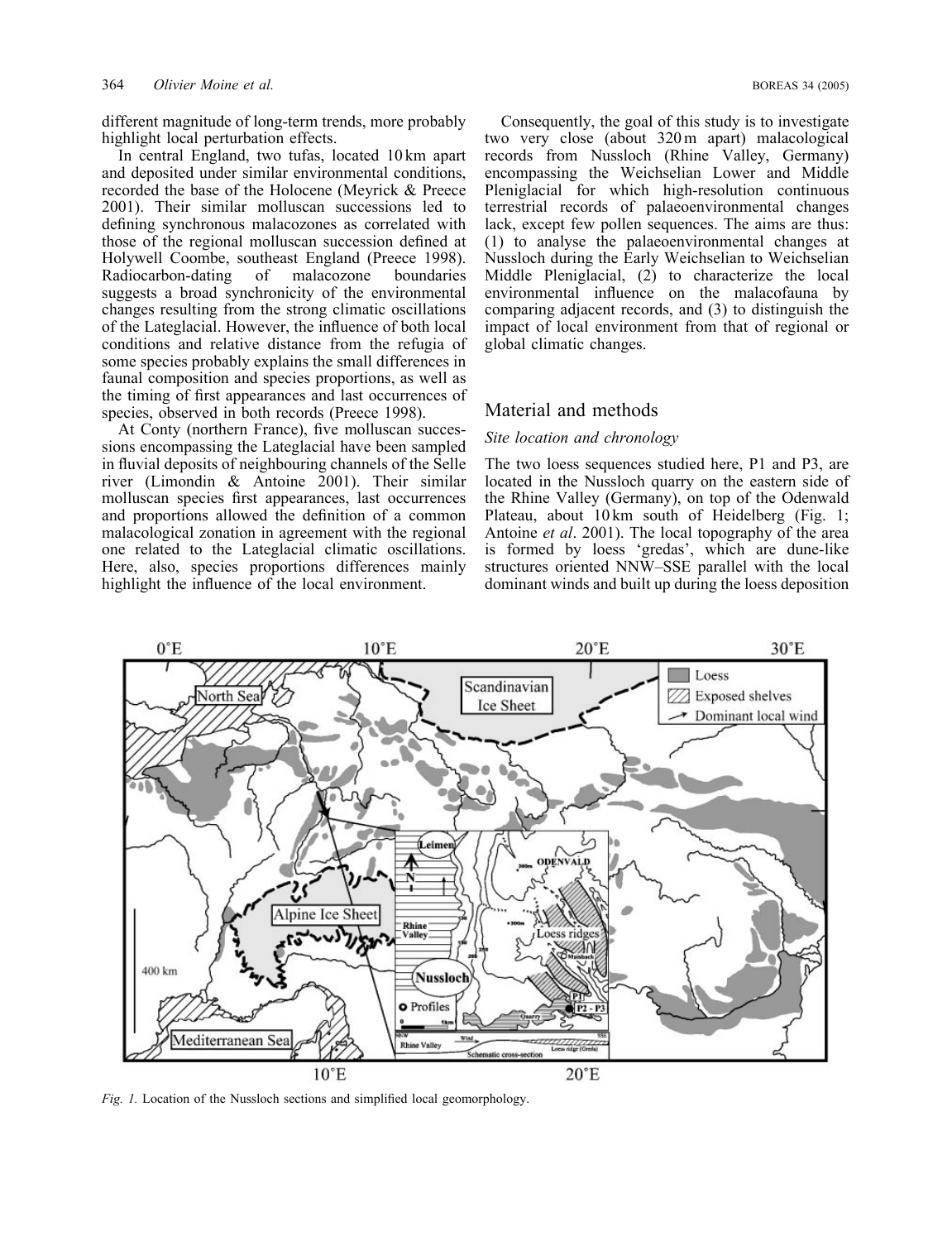(Léger 1990). P1 was located on the side of one of these gredas, and P3 in the middle. Both sections have now disappeared, as the quarry is still active. The two studied sequences were about 320 m apart. The chronological framework of both sequences is based on <sup>14</sup>C dating of loess organic matter (Hatté et al. 2001), thermoluminescence (TL) (Zöller et al. 1988), and optically stimulated luminescence (OSL) dates (Lang et al. 2003), which have provided ages between 160 and 34 kyr BP, encompassing the Saalian, Eemian, Early Weichselian and the Weichselian Lower and Middle Pleniglacial (Fig. 2). The chronostratigraphical interpretation of both sequences is based on multidisciplinary analyses of Fe,  $CaCO<sub>3</sub>$ , loess grain-size (Antoine et al. 2001) and of organic matter (Hatté et al. 2001), combined with lithological correlations from other NW European loess sequences that also recorded the last climatic cycle (Antoine et al. 2001). Since detailed descriptions of the stratigraphy, lithology and pedology of the Nussloch loess sequences have already been published (Antoine et al. 2001), we will only summarize their main lithological and pedo-stratigraphical characteristics (Fig. 2).

#### Lithological descriptions

The base of P1 is a calcareous loess (unit 1) attributed to the Saalian on the basis of thermoluminescence and amino acid analyses (Antoine et al. 2001; Gnieser 1997). According to the bracketing dates, the thick overlying brown soil (units 2a and 2b) characterizes the Eemian interglacial. Its top is truncated and overlain by a complex of two soils bracketing clayey colluvium, all attributed to the Early Weichselian, i.e. Eemian interglacial–Weichselian Pleniglacial transition (units 3, 4, 5). The Lower Pleniglacial deposits include loess alternating with thin and soliflucted tundra gleys (units 6b to 12) and end with a thick sandy loess unit (unit 13). The Middle Pleniglacial deposits start with a cambisol (unit  $14 -$  Gräselberger Boden) developed at the top of the sandy loess layer. Then, due to thermokarst processes, a depression was developed in the cambisol and the sandy loess (Fig. 3) and was subsequently filled with organic-rich and sandy loams, including peat layers, some bone, charcoal and wood remains (unit 15). This infilling is overlain by alternating loess and gley units (units 16 to 19). The  $5^\circ$  tilt of units 13 to 19 is due to the local topography created during the deposition of the sandy loess layer (unit 13) and probably enhanced by the thermokarst incision.

P3 begins with a sandy loess layer and a thin interglacial brown soil, both overlain with thick, probably hillwashed and redeposited, loessic colluvium (units 6a, Cpx A, Cpx B). The following thick sandy loess layer (unit 13) is easily correlated with that of P1 thanks to its lithological characteristics and aspect. In the absence of dates, units 6a, Cpx A, Cpx B and 13 have been attributed to the Lower Pleniglacial using lithological considerations. The subsequent loess and gley alternation (units 16 to 19) and a second cambisol (unit 20 – Lohner Boden) characterize the Middle Pleniglacial. Both Middle Pleniglacial lithological records are similar except that the top of P1 is probably incomplete. Unlike P1, the Middle Pleniglacial units of P3 have been horizontally deposited. Moreover, the available dates and the absence of thermokarst above the Gräselberger Boden (unit 14) in P1 suggest a hiatus at the top of this unit in both sequences.

#### Mollusc assemblage analysis

Samples of 10 litres (about 15 kg) were taken continuously every 10 cm (Fig. 3), sieved and washed to extract the mollusc shells, which were counted and identified. The P3 and P1 sections provided 208967 and 157915 individuals, respectively. Four successive samples, 15-, 20-, 10- and 10-cm-thick, respectively were also taken within the thermokarst filling (Antoine et al. 2001), apart from the main P1 sampling column (Fig. 3) because of its reduced lateral extent, and then included in the P1 record. Originally taken to check the molluscan richness in the thermokarst filling, the volume of these samples is only about 5 litres. To be comparable with those of other samples, their species abundances should thus have been multiplied by 2. However, if this volume had been greater, additional species might have been identified. Hence, to avoid any disjunction between richness and abundances in the statistical analyses, we keep the original counts.

Following the classification established by Ložek  $(1964)$  and Puisségur  $(1976)$ , the 26 terrestrial species recognized are mesophilous (10) or they characterize open habitats (5), semi-open (5), steppe (1), damp (1) and swampy habitat (2) (Table 1), or were only identified at the genus level (2). The five aquatic species characterize low-energy water rich in vegetation, periodic swamps, or habitats poor in aquatic vegetation. Some of them presently occur in several of these environments. The slug group, gathering several slug species with different ecological requirements, has not been used in environmental reconstructions. All mollusc counts have been summed up as species abundances and proportions (Figs 4, 5, 6, 7), and both Juveniles/Adults ratios (J/A) and Juveniles/Total ratios (J/T) have also been performed for Pupilla muscorum (Figs 4, 6):

$$
\frac{J}{A} = \frac{Ax - Ap}{E + Ap}
$$
 and 
$$
\frac{J}{T} = \frac{Ax - Ap}{E + F}
$$

The calculation of such indices is restricted to a few species for which the precise counting of apices  $(Ax)$ and apertures  $(Ap)$  is easy and not precluded by the fragile nature of these elements (e.g. Pupilla muscorum, Clausilia dubia and Clausilia parvula). E and F are entire and broken individuals, respectively,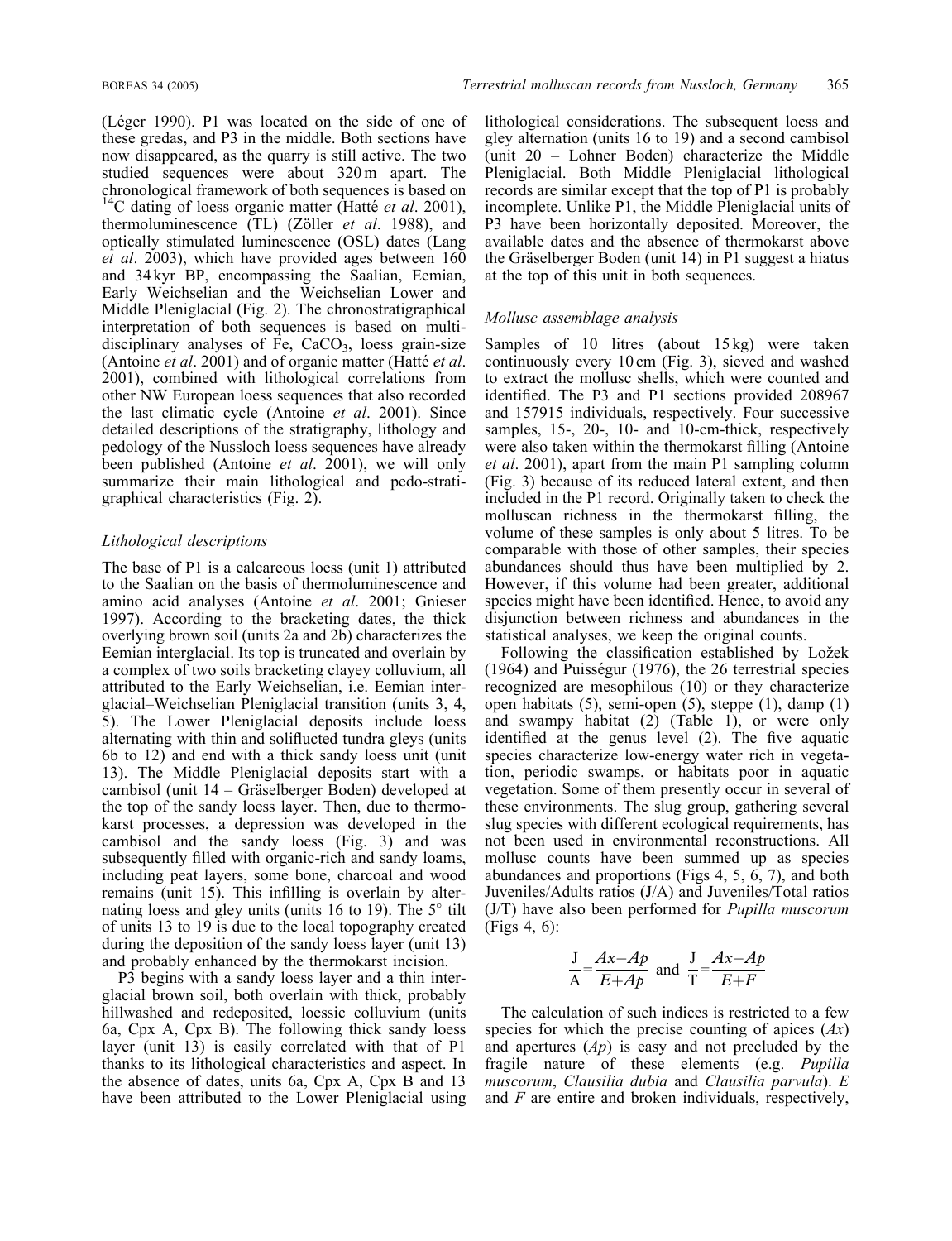

Fig. 2. Stratigraphy of P1 and P3 sections and correlations based on the lithology (modified after Antoine et al. 2001). Abbreviations: Lohner Boden (LB), thermokarst (TK), Gräselberger Boden (GB), Nussloch Soil (NS), Mosbacher Humus-Zone (MHZ), Saalian (S.), Early<br>Weichselian (E.W.) and Upper Pleniglacial (U.P.). Location of <sup>14</sup>C samples in the thermokarst: bas upper\*\*\* half (wood). Dashed lines indicate uncertain correlations. See Fig. 3 for thermokarst and Gräselberger Boden position in the original section. <sup>14</sup>C, OSL and TL ages are from Hatté *et al.* (2001), Lang *et al.* (2003) and Zöller *et al.* (1988), respectively.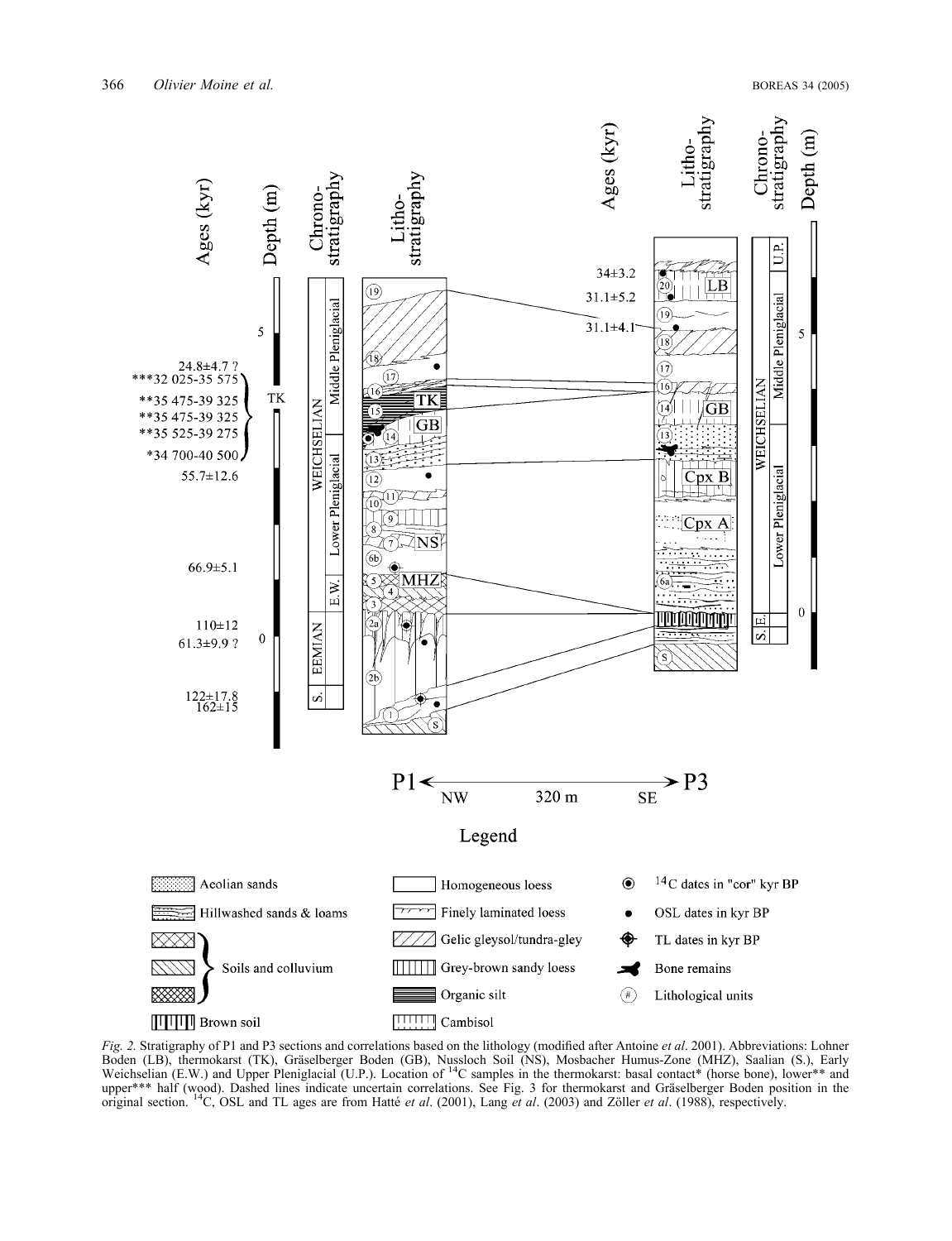

Fig. 3. Sketch of P1 section (modified after Antoine et al. 2001). Legend as in Fig. 2.

and  $F$  is the largest of  $Ax$  and  $Ap$ . Only results obtained for *P. muscorum* are discussed, as this species is the only one present throughout both sequences. The J/A and J/T variations are assumed to reflect changes in the reproduction rate and juvenile survival, which principally depends on temperature parameters during the reproduction season (Moine 2003). However, negative values for both ratios indicate a lack of apices compared to the number of apertures, and thus a taphonomic bias, such as wind action and/or carbonate dissolution. For example, couples of extreme values such as  $(J/A=0;$  $J/T = 0$ ) or  $(J/A = 0; J/T = 1)$  indicate the absence of juveniles or adults, respectively. Given the mean timespan of about several hundred years, represented by a sample in the Lower and Middle Pleniglacial deposits, an absence of juveniles or adults must certainly reflect a taphonomic bias in the few poor assemblages encountered. However, these extreme values cannot be related to a particular preservation bias of terrestrial mollusc shells. With the exception of wind action and/ or carbonate dissolution, all other biases, listed and checked by Carter (1990), in well-developed calcareous soils can neither have occurred nor be checked in the Nussloch loess deposits. Thus, the environmental interpretation of a few assemblages, characterized by couples of extreme J/A and J/T values, is considered less reliable than for the other assemblages.

A correspondence analysis (CA) has been performed on mollusc counts to determine the dominant ecological factors that influence molluscan assemblage composition, and to compare their variations throughout both sequences (Figs 8, 9). With this method, observations (assemblages) and variables (species) can be plotted on the same diagram, i.e. species are plotted near assemblages in which they dominate. The abundance counts have been coded in classes, defined on a logarithmic scale of base 2, in order to reduce the influence of their high variability in the analysis (Rousseau 1987). Because of their few sporadic occurrences, Vertigo genesii, Pupilla cf. alpicola, Pupilla sterri, Discus sp. and Vertigo sp. appeared extremely scattered on the original species CA diagram, and all other species were grouped in a very compact cluster. Therefore, these few taxa have been introduced in the correspondence analysis as supplementary variables. In addition, a hierarchical ascendant classification has been performed on both species and assemblage coordinates of the first five axes of the correspondence analysis (Fig. 10). Hence, the species ecological requirements (Table 1) are used to determine the ecological significance of the species CA diagram axes (Fig. 8). The environmental changes are then deduced for all the assemblages, and consequently for every lithological unit (Fig. 11). Calculations were performed with Statistica 6.0 (StatSoft Inc., Tulsa, OK).

# Results

#### Definition of the P3 malacozones

 $MZ1-P3$ . – The malacozone MZ1-P3 comprises unit 6a and the first two assemblages of Cpx A (Fig. 4). Among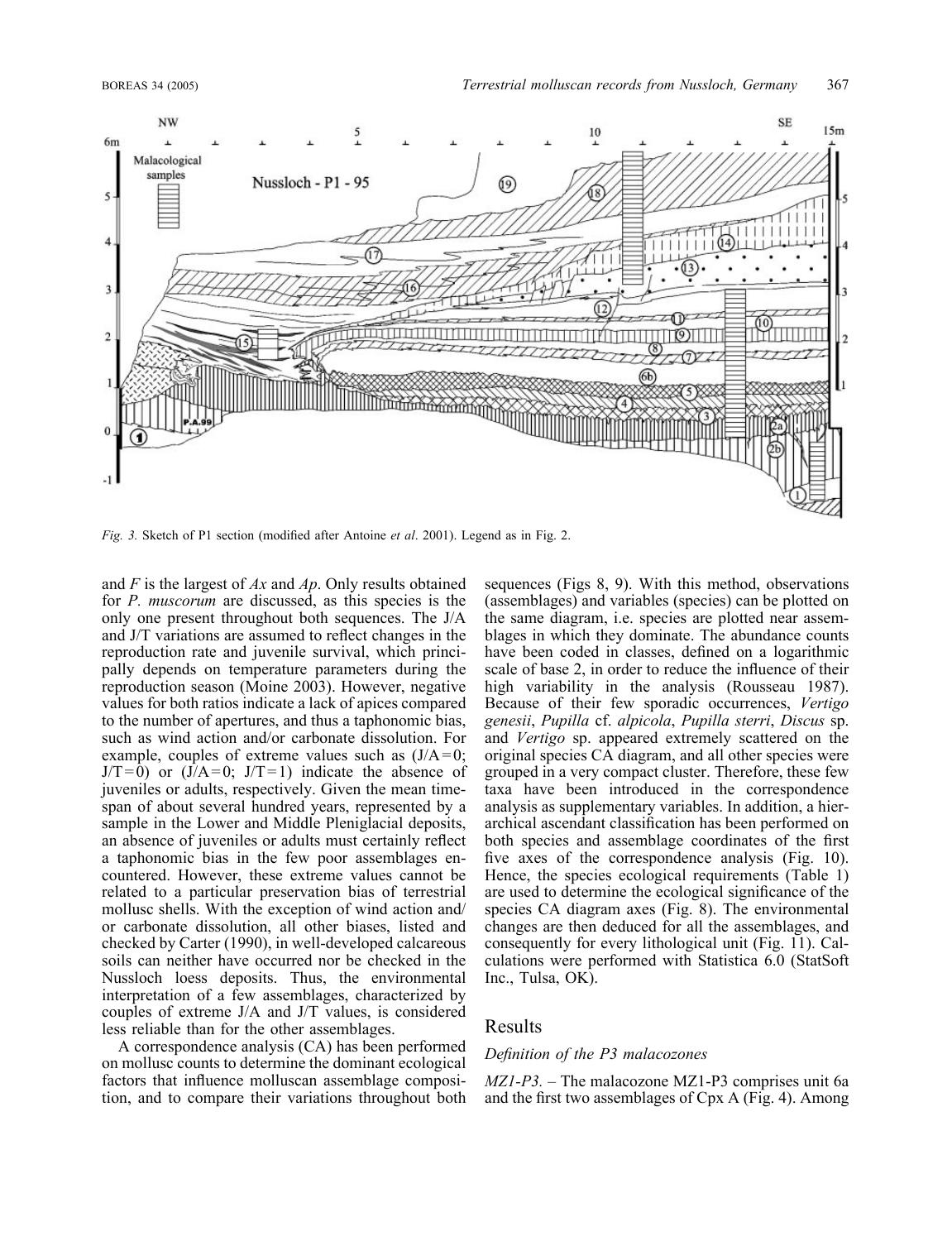Table 1. Ecological requirements of the identified species in P1 and P3 sections, after Adam (1960), Germain (1930), Kerney et al. (1983), Likharev & Rammel'meier (1962), Ložek (1964) and Zilch & Jaeckel (1962). Habitats: semi-open (2), steppe (4), open (5), mesophilous (7), damp (8) and swampy (9). Affinities: m or M: mesophilous, f: forest, r: rocks, h: moisture. Slugs (7') have been omitted, as their species have different ecological requirements. Ecological requirements of freshwater species (10) are not shown.

| Abida secale (7fr)            | Dry, sunny and hot stations with a short<br>vegetation; only in calcareous and not<br>granitic regions. Rarely in woody places                         | Punctum pygmaeum (7)             | Fairly wet habitats with a developed<br>vegetation cover (wood litter). Also in<br>open stations if humidity and protec-                   |
|-------------------------------|--------------------------------------------------------------------------------------------------------------------------------------------------------|----------------------------------|--------------------------------------------------------------------------------------------------------------------------------------------|
|                               |                                                                                                                                                        |                                  | tion against dehydration are adequate                                                                                                      |
| Arianta arbustorum<br>(2f(h)) | Very wet and vegetated stations.<br>Cold-resistant. Also in open stations<br>(humid meadows, alpine grasslands)                                        | Pupilla alpicola (9)             | Very wet mountain stations (swamps,<br>peat bogs, wet grasslands) and<br>preferring calcareous areas                                       |
| Clausilia dubia (7fr)         | Sparse forest and among rocks in fairly<br>humid and calcareous mountain areas                                                                         | Pupilla muscorum (5)             | Open, dry or damp and sunny stations                                                                                                       |
| Clausilia parvula (7fr)       | Mostly in dry open stations with calcitic<br>rocks and short vegetation. Rare<br>in woods                                                              | Pupilla sterri (4)               | Very dry and sunny stations among<br>calcareous rocks and fallen stones,<br>and a sparse vegetation                                        |
| Cochlicopa lubrica (7h)       | Wet stations (woods, humid meadows,<br>swamps)                                                                                                         | Succinea oblonga<br>elongata (8) | Wet stations with a sparse vegetation<br>(humid meadows, swamps and<br>near brooks)                                                        |
| Columella columella (5)       | Cold regions and wet stations with<br>vegetation (herbaceous swamps,<br>subarctic woods and grasslands)                                                | Trichia hispida (7)              | Everywhere except driest stations                                                                                                          |
| Discus rotundatus<br>(2f(m))  | Very varied, humid to dry, stations with a<br>developed vegetation cover. Sometimes<br>among rocks and fallen stones. Also<br>present in open stations | Trichia striolata (2f(m))        | Wet and shaded stations with vegetation                                                                                                    |
| Eucobresia nivalis<br>(2f(h)) | Wet, stony and open stations at high<br>altitudes, even near the snow cover                                                                            | Vallonia costata (5)             | Varied open, dry and humid, stations with<br>stones. Rarely in woods or swamps                                                             |
| Eucomulus fulvus (7)          | Mostly in very humid and humid stations<br>with vegetation (woods, meadows,<br>swamps). Sometimes in dry stations<br>when vegetation is sufficient     | Vallonia pulchella (5)           | Humid and open habitats (wet and<br>swampy meadows, near river banks<br>and swamps). Mostly rare in dry<br>meadows, and very rare in woods |
| Neostyriaca corynodes<br>(7M) | Stony meadows and near mossy<br>calcareous rocks. Sometimes in<br>woody valleys near brooks                                                            | Vertigo genesii (9)              | Swampy stations (swamps, flooded<br>meadows)                                                                                               |
| Nesovitrea hammonis<br>(7h)   | Varied habitats (meadows, woods,<br>swamps) but prefers humid open<br>stations even cold ones at altitude                                              | Vertigo pygmaea (5)              | Varied habitats, but prefers humid<br>stations (wet and swampy meadows,<br>near river banks) rather than dry<br>and open stations          |
| Orcula dolium (7fr)           | Calcareous and fairly dry to wet<br>stations (wood litter among rocks,<br>slopes with fallen stones)                                                   | Vitrea crystallina<br>(2f(m))    | Cool and humid stations (woods, wet<br>meadows, near swamps and brooks)                                                                    |

dominant species, proportions in Pupilla muscorum and Trichia hispida are higher than those in Succinea oblonga, Vallonia costata and Vitrea crystallina (Fig. 5). Arianta arbustorum, Cochlicopa lubrica, Punctum pygmaeum, Vallonia pulchella and Vertigo pygmaea persist in smaller proportions. The specific abundances are low and show synchronous slight variations (Fig. 4). Strong decreases in all species abundances and the disappearance of V. crystallina, V. pulchella, P. pygmaeum, C. lubrica, V. pygmaea, Orcula dolium and Eucobresia nivalis characterize the end of MZ1-P3.

MZ2-P3. – The malacozone MZ2-P3 almost completely comprises units Cpx A and Cpx B (Fig. 4). The dominant species are Pupilla muscorum, Succinea oblonga and Trichia hispida (Fig. 5). Arianta arbustorum, Vallonia costata and Clausilia parvula persist in weaker proportions than the dominant species. A few

other species already identified in MZ1-P3 occur sporadically, such as *Punctum pygmaeum*, Orcula dolium, Abida secale and Discus sp. (Fig. 5). Species abundance and richness values are the lowest of the sequence. A slight abundance increase occurs in the upper half of MZ2-P3. At the same time, *Trichia striolata* appears, Vitrea crystallina reappears, and the proportions of P. muscorum increase, whereas those of A. arbustorum, T. hispida and S. oblonga decrease (Fig. 5).

MZ3-P3. – The malacozone MZ3-P3 comprises units 13 to 20 (Fig. 4). The dominant species are still Pupilla muscorum, Succinea oblonga, Trichia hispida and Vallonia costata (Fig. 4). At the base of MZ3-P3, Columella columella, Neostyriaca corynodes, Vallonia pulchella, Punctum pygmaeum, Cochlicopa lubrica, Orcula dolium, Abida secale, Nesovitrea hammonis, Vertigo pygmaea, Pupilla sterri and Euconulus fulvus appear or reappear (Fig. 4). C. columella and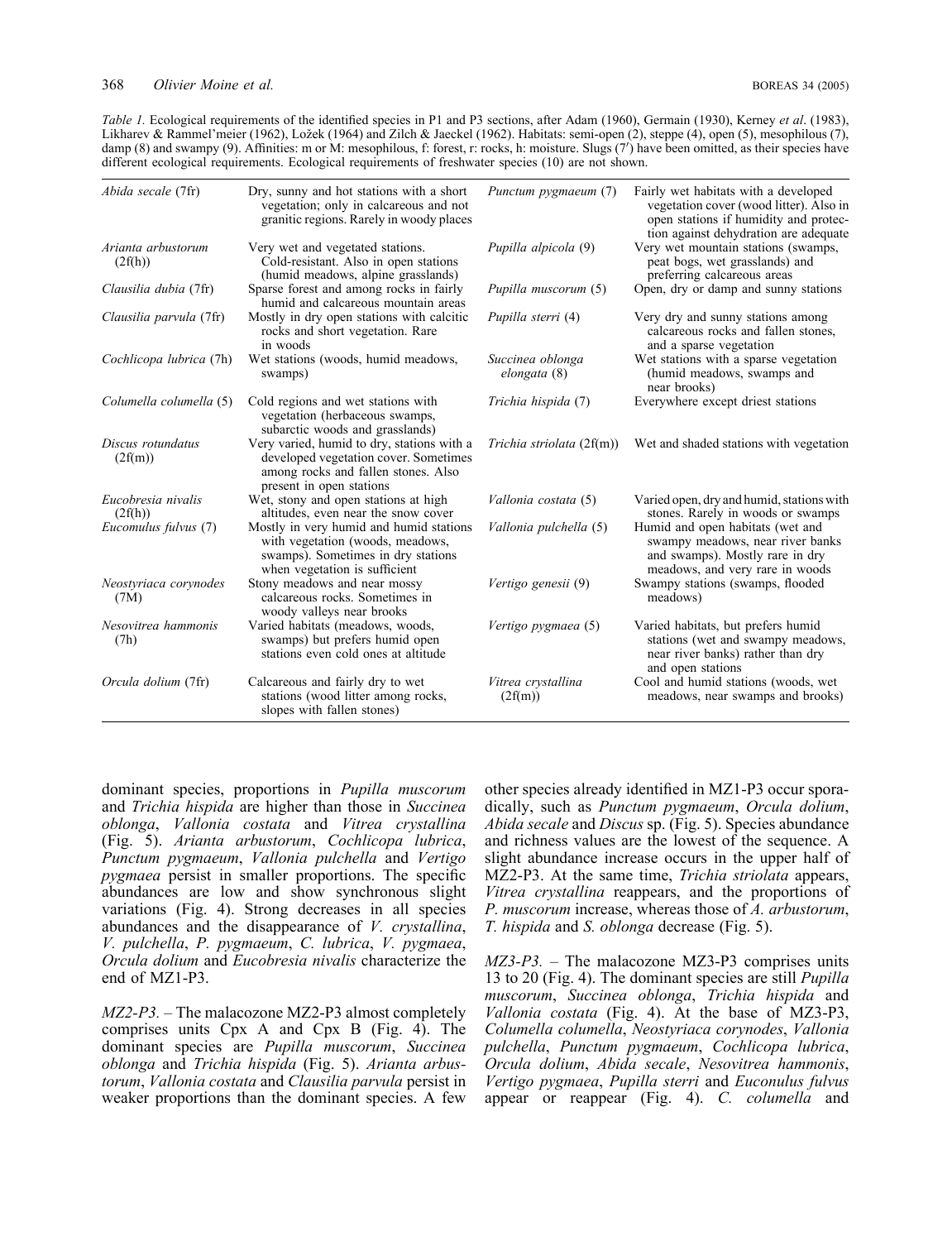

Fig. 4. Species abundance diagram of P3 section. The abundance square root was used to highlight the smallest variations. Curves of both total abundance and species richness in terrestrial species do not include freshwater species. The two curves of the Juveniles/Adults (J/A) and Juveniles/Total (J/T) ratios (black) are based on the counts of Pupilla muscorum shell fragments. Ecological groups: semi-open (2), steppe  $(4)$ , open  $(5)$ , mesophilous  $(7)$ , damp  $(8)$ , swampy  $(9)$ , freshwater  $(10)$  and slugs  $(7')$  apart.

N. corynodes are continuously present toward the top of P3, contrary to other species. Richness and species abundances are thus higher in MZ3-P3 and show fluctuations that rarely coincide with lithological changes (Figs 4, 5). Only proportion of S. oblonga increases regularly near the top of gley units. Abundance variations of every species are not always synchronous (Fig. 4). Freshwater molluscs are present almost throughout MZ3-P3. Their population increases weakly in the middle of unit 14 and strongly at the top of the gley unit 18, where it is synchronous with a decrease in dominant terrestrial species abundances (Figs 4, 5).

# Definition of the P1 malacozones

 $MZ1-P1$ . – The malacozone MZ1-P1 comprises unit 1 (Fig. 6). The dominant species are Trichia hispida, Succinea oblonga and Pupilla muscorum. Arianta arbustorum is persistent in low proportion, as is Columella columella restricted to the very base (Fig. 7). Species abundances are low, decreasing, and species progressively disappear (Fig. 6). The relative frequencies of T. hispida decrease, whereas those of S. oblonga increase, but are still higher than those of P. muscorum. Only the three dominant species constitute the last

assemblage. As the Eemian BT horizon samples are devoid of shells, they have not been assigned to any malacozone.

 $MZ2-P1$ . – The malacozone MZ2-P1 comprises units 3 to 13 (Fig. 6). The dominant species are Pupilla muscorum, Succinea oblonga, Trichia hispida and also Vallonia costata occurring discontinuously. Arianta arbustorum and Vitrea crystallina are persistent in low abundance. Poorly represented species include Punctum pygmaeum, Vertigo pygmaea, Vallonia pulchella, Cochlicopa lubrica, Euconulus fulvus, Neostyriaca corynodes, Orcula dolium, Eucobresia nivalis, Columella columella and Nesovitrea hammonis, which all occur sporadically. All species show the same abundance patterns with two maxima within units 7–8 and 10–11, and a weaker increase in unit 13. Another slight environmental change occurs within soil unit 9 and involves a small increase in Vallonia costata, Vertigo pygmaea and Vitrea crystallina, and the presence of Vallonia pulchella, Cochlicopa lubrica, Euconulus fulvus and Nesovitrea hammonis. The presence of several secondary species is restrained to these abundance peaks. Concerning proportions, each unit seems characterized by a particular combination of dominant species that rather suggests a succession pattern.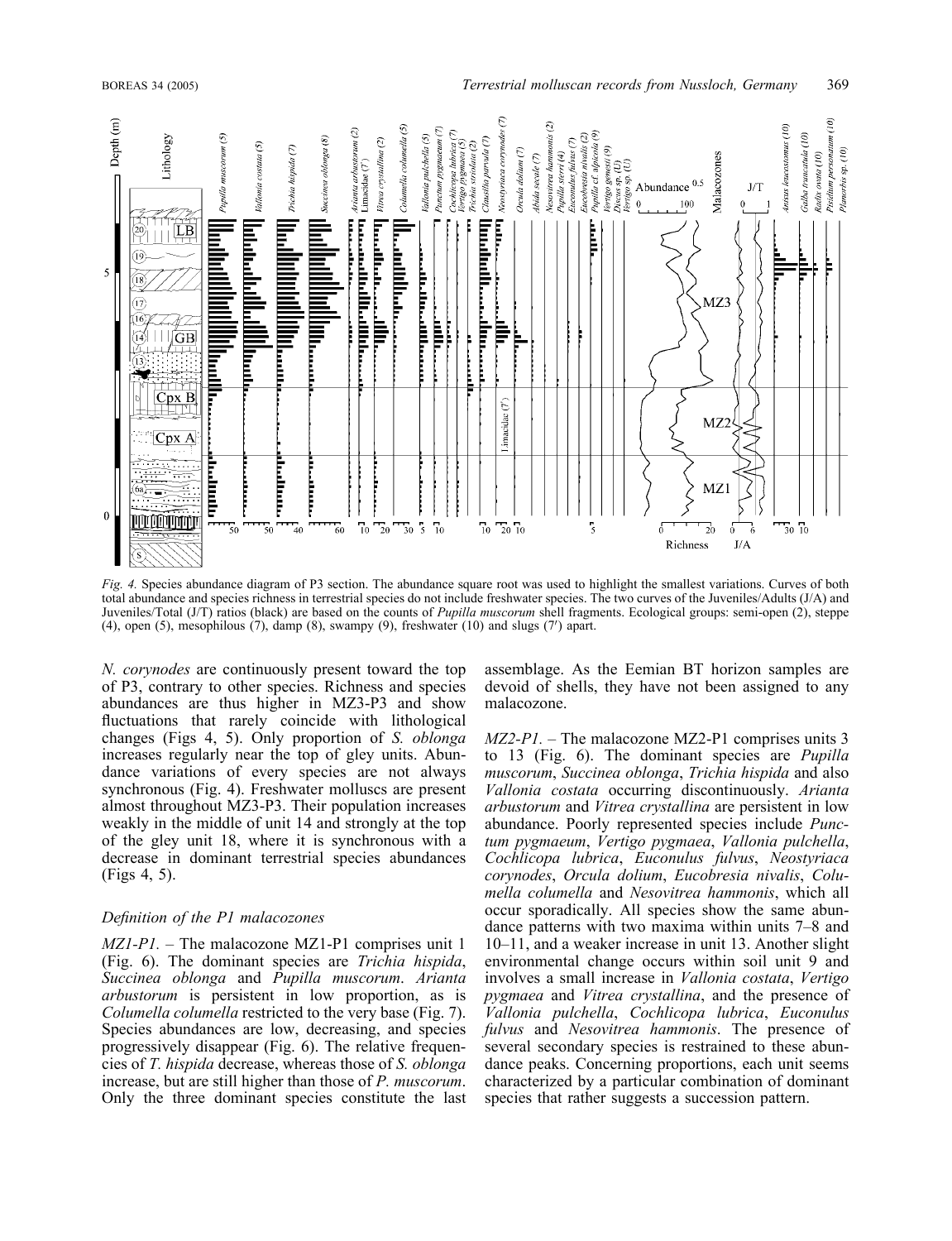

Fig. 5. Species proportions diagram for the P3 section. Dashed lines separate the different malaco-subzones.  $(+)$  and  $(-)$  signs indicate the positive and negative contributions of each assemblage to the two axes of the correspondence analyses. Ecological groups: semi-open (2), steppe  $(4)$ , open  $(5)$ , mesophilous  $(7)$ , damp  $(8)$ , swampy  $(9)$ , freshwater  $(10)$  and slugs  $(7')$  apart.

 $MZ3-P1$ . – The malacozone MZ3-P1 comprises units 14 to 19 (Fig. 6). The dominant species are Pupilla muscorum, Succinea oblonga, Trichia hispida, Trichia striolata and Vallonia costata. It is characterized by the highest richness of the studied sequence, an important decrease in the proportions of P. muscorum, and the appearance of T. striolata and its large proportion increase. New secondary species also appear, such as Clausilia dubia, Clausilia parvula and Columella columella, and mostly persist throughout this malacozone (Fig. 7). The secondary species already present in MZ2-P1 show larger proportions in MZ3-P1. Fluctuations in species abundances are mostly synchronous and independent of lithological changes. The proportions of dominant species show weaker fluctuations than in MZ2-P1, except in the last four assemblages where *T. striolata* strongly increases whereas *P.* muscorum, V. costata and C. parvula clearly decrease (Fig. 7). Contrary to MZ3-P3, freshwater mollusc species only occur sporadically in MZ3-P1.

Concluding remarks. – About half of the identified species have both large modern ecological range (Table 1) and wide geographical distribution in Eurasia (Kerney et al. 1983; Likharev & Rammel'meier 1962), and the others can survive in poorly vegetated places.

Pupilla muscorum (open habitat), Trichia hispida (mesophilous), Succinea oblonga (damp habitat), Vallonia costata (open habitat), and also Trichia striolata (semi-open habitat) in the upper half of P1, dominate most of the assemblages (about 70–90%) (Figs 5, 7), which reflects the persistence of the same steppe to tundra-like vegetation. Only the general malacofauna diversification at the Lower-Middle Pleniglacial boundary can be correlated between both sequences. Smaller variations in species proportions and abundances, or total abundance and richness, do not allow the definition of a common molluscan succession framework, even for the similar Middle Pleniglacial lithological records (Figs 2, 5, 7).

#### Correspondence analysis (CA) and hierarchical ascendant classification (HAC)

The first five axes of the correspondence analysis explain 72.12% of the total variability  $(F1 = 30.24\%$ ,  $F2 = 16.49\%, \quad F3 = 12.10\%, \quad F4 = 794\% \quad \text{and} \quad F5 =$ 5.33%). Since a quadratic relationship between axes 1 and 3 is highlighted by a Guttman effect (Benzecri & Benzecri 1980), the signification of the third axis cannot be clearly distinguished from that of the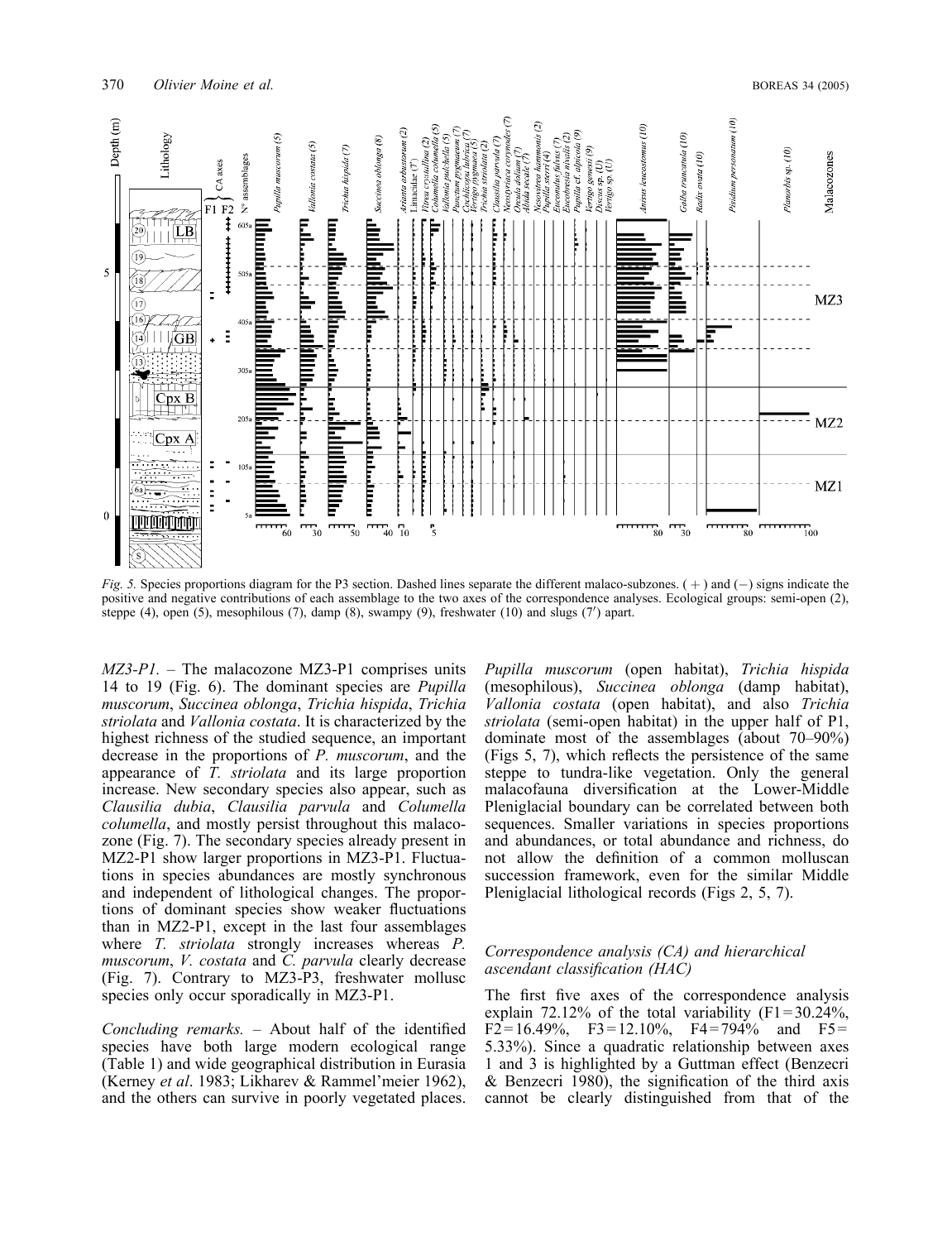

Fig. 6. Species abundance diagram of the P1 section. Explanations as in Fig. 4.

first one. Moreover, the less the explanation percentage of an axis, the less clear its significance. Hence, only the first two axes, F1 and F2, defining the first factorial plane have been considered (Figs 8, 9).

Species HAC. - The hierarchical ascendant classification, performed on the species coordinates of the first five axes of the species correspondence analysis, allowed eight clusters (S1 to S8) to be determined using the associated aggregation curve (not shown) (Figs 8, 10). S1 includes two mesophilous species from calcareous areas with a small arboreal cover and rocks. However, A. secale also prefers dry and sunny stations, as opposed to C. dubia inhabiting fairly moist locations (Table 1). This may explain their separation just below the defined threshold (Fig. 10) and their distant plot in the species CA diagram (Fig. 8). The differentiation between S2 and S3 is subtler. Indeed, S2 groups mesophilous species preferring moisture, arboreal vegetation and rocks, and species of semi-open moist stations (C. lubrica, P. pygmaeum, O. dolium, E. nivalis and E. fulvus). In S3, the species characterize mesophilous environments with or without arboreal vegetation and rocks, and semi-open and open habitats (C. parvula, N. corynodes, C. columella and T. striolata). Hence, species of S3 indicate a sparser vegetation cover and C. columella a moister environment (Table 1). The species of S4 are common in loess assemblages throughout the European loess belt (Ložek 1968). Even though they belong to different ecological groups (semi-open, open, mesophilous and damp habitats), they all tolerate climatic variations, especially cold. P. muscorum, S. oblonga and T. hispida are the most tolerant species and they dominate every malacological assemblage at Nussloch. A. arbustorum is closer to V. crystallina, as both species are the most vegetation-dependent of this cluster. V. costata has intermediate requirements between the first two groups. A too moist environment may have limited its population at Nussloch. S5 groups V. pulchella and V. pygmaea, characteristic of open and moist habitats. The large populations of V. *pulchella* throughout P1 explain its proximity to the dominant species cluster S4. In the lower part of the species CA diagram,  $V. pygmaea$  is plotted close to  $N.$  hammonis as V. pulchella requires less vegetation. S6 groups the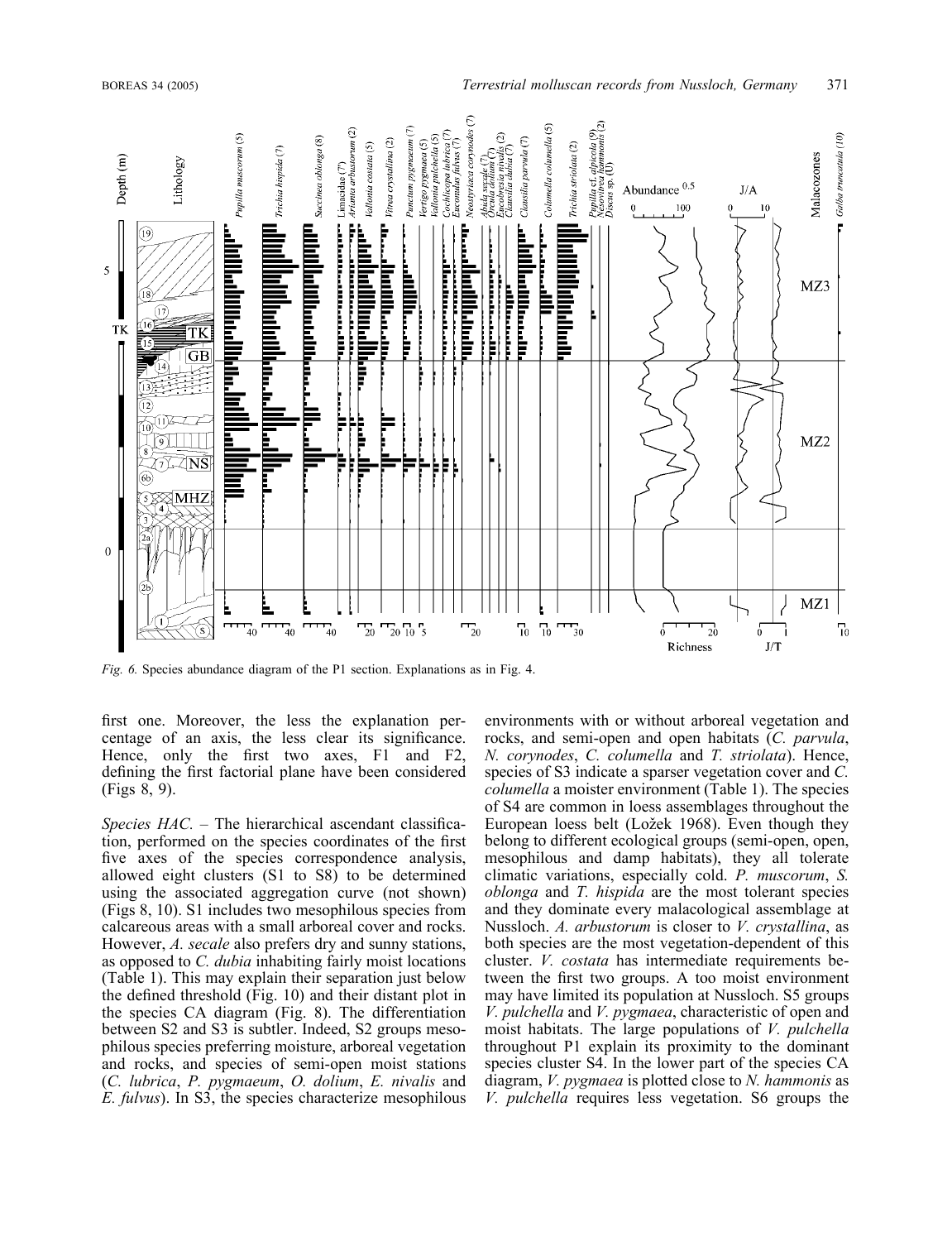

Fig. 7. Species proportions diagram for the P1 sequence. Explanations as in Fig. 5.

moisture-demanding species V. genesii and P. cf. alpicola. The uncertain Pupilla specimens are closer to V. genesii than to P. muscorum, which has suggested their allocation to P. cf. alpicola, which has similar ecological requirements to *V. genesii*. A confident identification cannot actually be based on such a statistical analysis. As S7 groups a few poorly represented species (N. hammonis, Vertigo sp. and P. sterri), no precise environmental characterization is possible for this cluster (Table 1). S8 includes only Discus sp., indicating a habitat with a developed vegetation cover. However, its rare and weak appearances are useless, and may rather explain its relationship with S7. Consequently, the analysis of the hierarchical ascendant classification indicates that the species distribution in the CA diagram is realistic and mostly determined by vegetation and moisture.

Species  $CA$ . – Species contribute significantly to the general variability of each axis when their inertia is greater than that of the theoretical mean contribution, i.e. 1/21 or 4.76% (Fig. 8). Along F1, T. striolata, C.

dubia, N. corynodes and O. dolium contribute positively, and P. muscorum, T. hispida, V. pulchella, whereas *S. oblonga* contribute negatively (Fig. 8). The positive side of F1 is characterized by vegetationrequiring species, and the negative side mainly by typical loess species with a wide ecological tolerance (Table 1). F1 thus expresses a gradient between two open environments: tundra, toward its positive side, and steppe, slightly less vegetated, toward the negative one. Along F2, C. columella and C. parvula contribute positively, whereas V. pygmaea, E. fulvus, P. pygmaeum, C. lubrica and E. nivalis contribute negatively. All are vegetation-requiring species. Nevertheless, C. columella, preferring higher moisture, mainly characterizes the positive side of F2, whereas the negative one is characterized by species preferring less moist conditions (Table 1). Moreover, the position of V. genesii and P. cf. alpicola beyond that of C. columella toward the positive extremity of F2 supports this interpretation. F2 thus expresses a moisture gradient. Consequently, environmental trends can also be determined from the disposition of the assemblages in the CA diagram.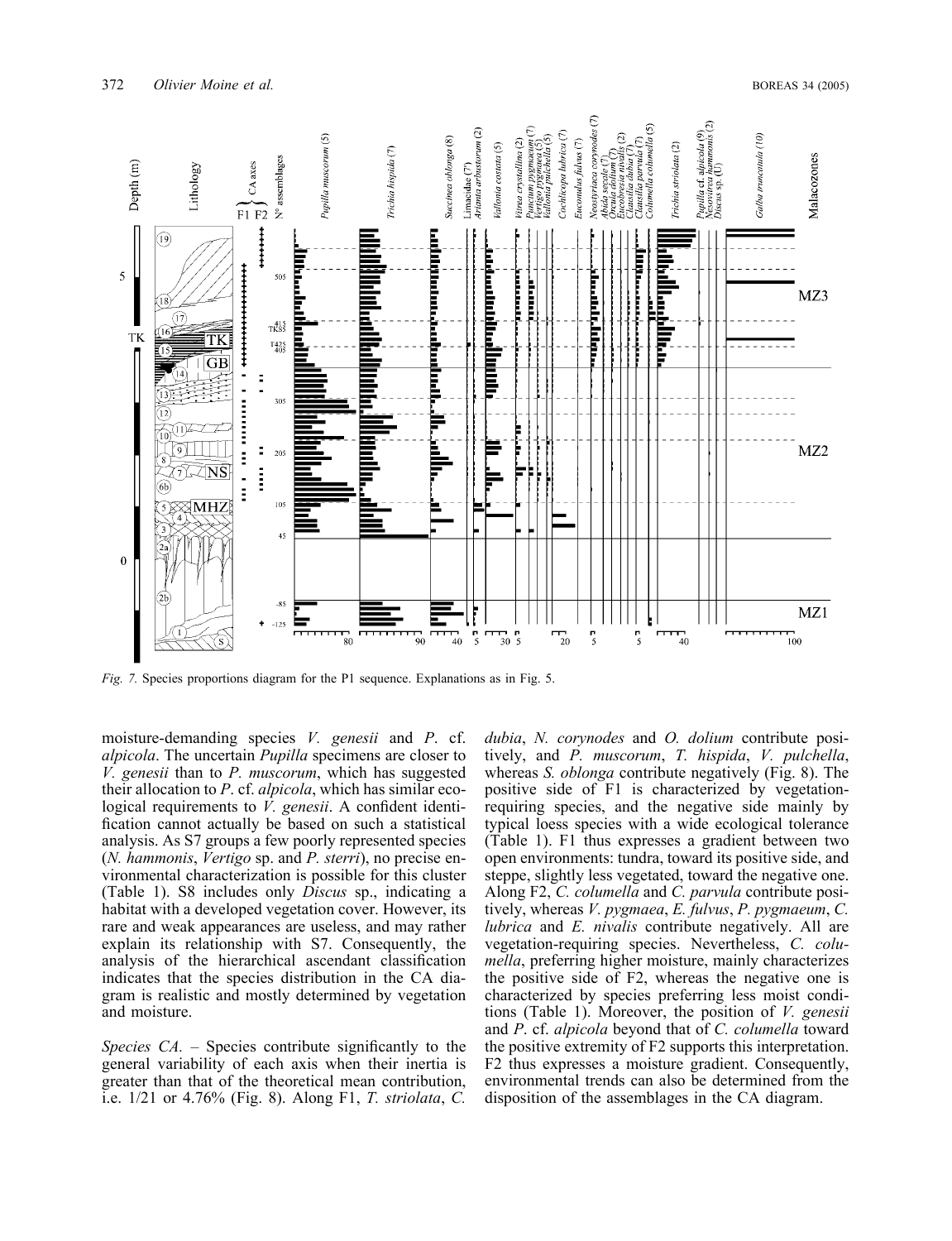

# First axis (F1): 30.24%

Fig. 8. Correspondence analysis performed on assemblages and species of P1 and P3 sections. Arrows indicate the significantly contributing species for each axis. Species clusters determined by the hierarchical ascendant analysis are contoured by a solid line. Abbreviations: AARB=Arianta arbustorum, ASEC=Abida secale, CCOL=Columella columella, CDUB=Clausilia dubia, CLUB=Cochlicopa lubrica, CPAR=Clausilia parvula, DISP=Discus sp., EFUL=Euconulus fulvus, ENIV=Eucobresia nivalis, LISP=Slugs, NCOR=Neostyriaca corynodes, NHAM=Nesovitrea hammonis, ODOL=Orcula dolium, PALP=Pupilla cf. alpicola, PMUS=Pupilla muscorum, PPYG= Punctum pygmaeum, PSTE=Pupilla sterri, SOBL=Succinea oblonga, THIS=Trichia hispida, TSTR=Trichia striolata, VCOS=Vallonia costata, VCRY=Vitrea crystallina, VESP=Vertigo sp., VGEN=Vertigo genesii, VPUL=Vallonia pulchella and VPYG=Vertigo pygmaea.

CA assemblages. – Assemblages contribute significantly to the general variability of each axis when their inertia is greater than that of the theoretical mean contribution, i.e.  $1/127$  or  $0.7874\%$  (Fig. 9). The depth (in cm) of their central point names assemblages. A suffix 'a' has been added to assemblages from P3 (Figs 5, 7) and a prefix 'T' or 'TK' to those of the thermokarst.

For F1, the positively contributing assemblages are located in Middle Pleniglacial units (14–18 (lower half)-P1) and in unit 14-P3 (Figs 5, 7). Their high proportion of secondary species characterize welldeveloped shrub tundra vegetation. The negatively

contributing assemblages are mostly located in Lower Pleniglacial units (6b, 8, 12)-P1, and also in units (9, 10, 13)-P1 and 6a-P3 (Figs 5, 7). The assemblages are dominated by P. muscorum, S. oblonga and T. hispida, and include secondary species such as A. arbustorum, C. lubrica, V. costata, V. crystallina, V. pygmaea, P. pygmaeum, V. pulchella and E. fulvus (Figs 4, 6). Such a composition characterizes a rather moist and vegetated steppe environment. It is generally the same for P1 and P3 assemblages, except for a few differences caused by sporadically occurring species.

For F2, the positively contributing assemblages are located on top of both sequences in units (18–20)-P3,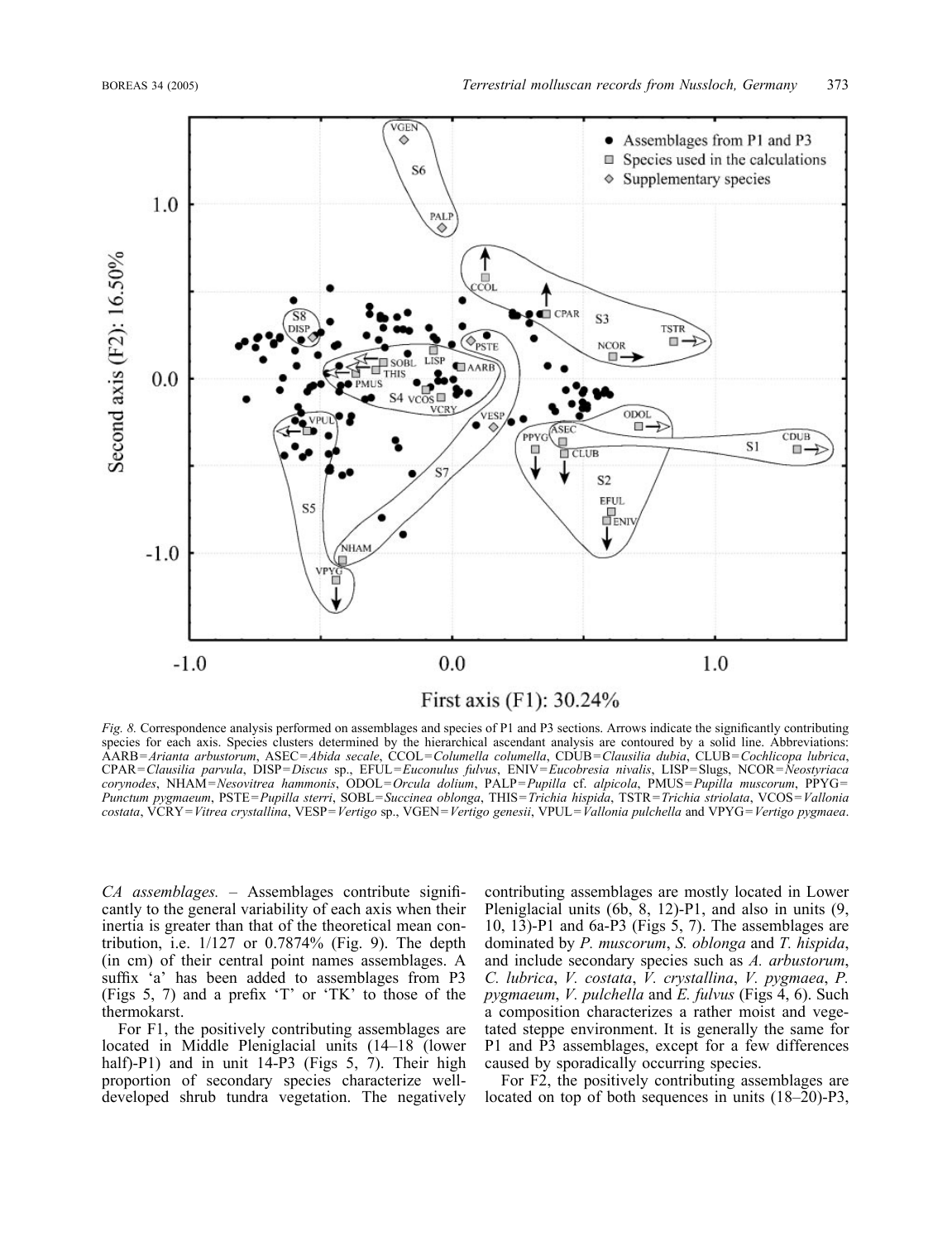

Fig. 9. Correspondence analysis carried out on assemblages and species of P1 and P3 sections. Assemblage clusters determined by the hierarchical ascendant analysis are contoured by a solid line. Explanations as in Fig. 8.

and in units (18 (upper half), 19)-P1 (Figs 5, 7). The negatively contributing assemblages are located in units (6b (upper half),  $7, 9, 13$ )-P1, and in unit 6a-P3 (Figs 5, 7). However, the differences between positively and negatively contributing assemblages for F2 are less obvious than for F1, and have to be described independently for each section P1 and P3. In P1, assemblages that contribute positively are characterized by lower proportions of P. muscorum, V. costata, E. fulvus and E. nivalis, and higher proportions of T. hispida, N. corynodes and O. dolium (Fig. 4). They also include C. parvula, C. columella and T. striolata, whereas negatively contributing assemblages include V. pygmaea and V. pulchella. In P3, assemblages that contribute positively are characterized by lower proportions of P. muscorum, P. pygmaeum, V. pygmaea and E. fulvus, and higher proportions of S. oblonga, C. columella and N. corynodes (Fig. 6). They also include  $P$ . cf. *alpicola* and  $V$ . *genesii*, whereas negatively contributing assemblages include E. nivalis. Hence, given the ecological requirements of all these species (Table 1), the positively contributing assemblages of both sequences suggest a slightly moister environment than the negatively contributing assemblages.

Therefore, the assemblage CA diagram supports both vegetation and moisture gradients, defined along F1 and F2, respectively, on the basis of the species CA diagram. This reinforces their environmental significance and will ease the characterization of assemblage groups resulting from the hierarchical ascendant analysis.

HAC assemblages. – The hierarchical ascendant classification, simultaneously performed for all the assemblages of P1 and P3, has identified 8 clusters, arbitrarily named A1 to A8 (Figs 10, 11). Assemblages of every lithological unit can be included in the same cluster or spread in several clusters.

The three clusters A6 to A8, on the left of the CA diagram (Fig. 11), group most of the Lower Pleniglacial assemblages located below the Gräselberger Boden (unit 14) in both sequences (Fig. 2). The assemblage scattering shows an absence of links between Lower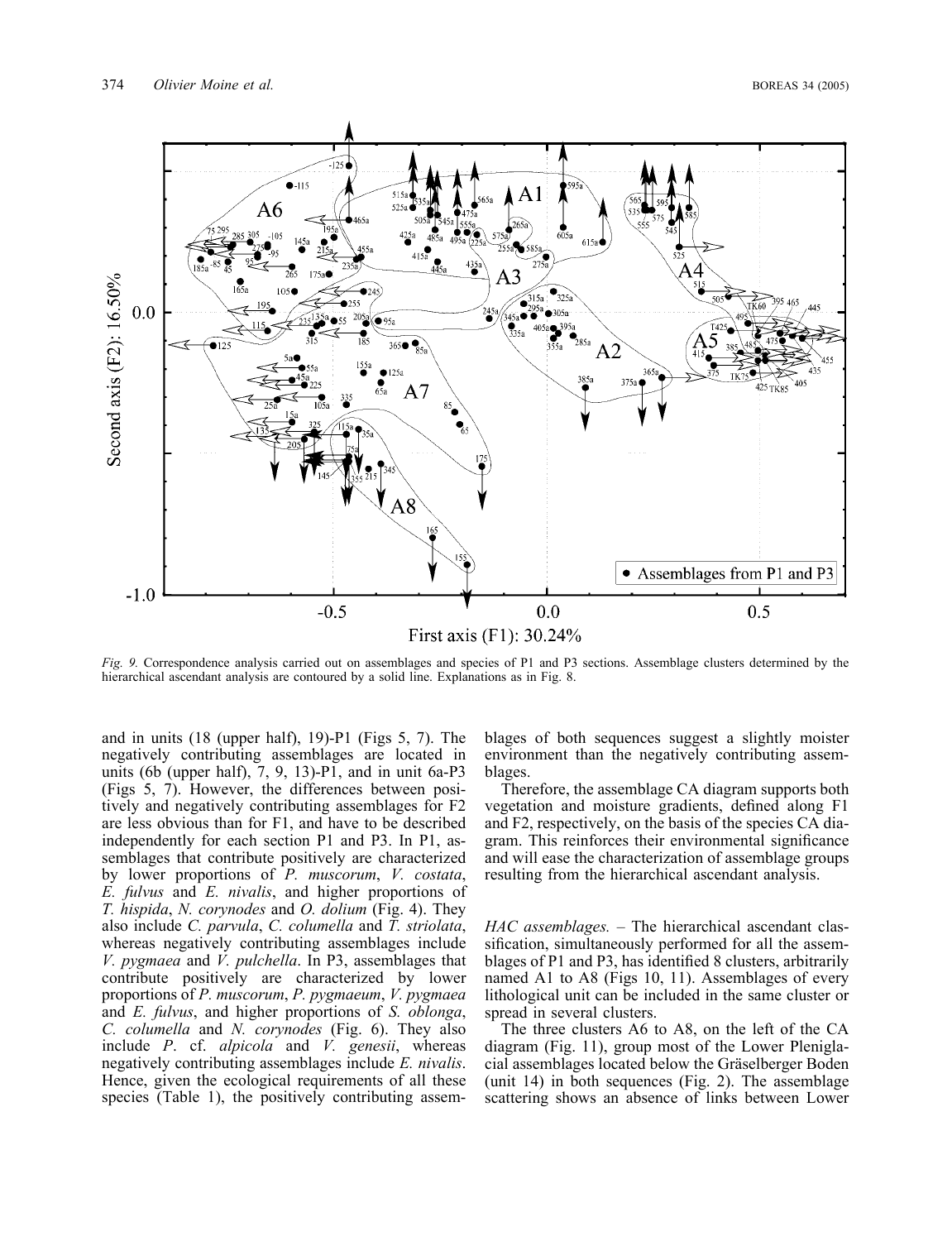

Fig. 10. Dendrograms of the hierarchical classification analyses carried out on assemblages and on species. Individualized clusters have been named arbitrarily. Thresholds in dashed lines have been defined using the aggregation curves (not shown). The dichotomies below the significance threshold have been deleted to simplify the assemblage dendrogram. Clusters A1 to A5 mostly include Middle Pleniglacial assemblages. Saalian, Eemian, Early Weichselian and Lower Pleniglacial assemblages are mostly grouped in clusters A6 to A8.

Pleniglacial molluscan records of P1 and P3, and a similar variable steppe to tundra scarce vegetation.

The five clusters A1 to A5 include most of the Middle Pleniglacial assemblages of P3 (A1, A2, A3) and P1 (A3, A4) (Fig. 11). As assemblages of the Lower Pleniglacial unit 13-P3 show a diversified malacofauna characteristic of the Middle Pleniglacial, they are also included in A2. A3 groups several assemblages of Cpx B-P3. In the CA diagram (Fig. 11), the scattered occurrence of Cpx B-P3 assemblages may highlight the transition between poor and rich molluscan phases of P3. In the broad cluster formed by A1, A2 and A3, the assemblage scattering shows that, from the lower right corner to the upper left one, the lithological units succeed one another according to the following order: 14, 13, 16, 17, 16, 18 and 19. With regard to the CA axis signification, this alignment underlines the occurrence of an environmental trend from a dry herb tundra (lower right corner) to a moist tundra (upper left corner) throughout the Middle Pleniglacial of P3. In the second broad cluster formed by A4 and A5, a roughly similar distribution highlights a parallel environmental trend from a dry shrub tundra (lower right corner) to a moist herb tundra (upper left corner) throughout the Middle Pleniglacial of P1. The main transition occurs progressively in unit 18 in P1, whereas it seems to occur earlier in unit 17 in P3.

#### Discussion

#### Comparison between both environmental successions of P1 and P3

Saalian, Eemian and Early Weichselian. – Saalian (unit 1) and Early Weichselian (units 3–5) mollusc assemblages are included in MZ1-P1 and at the basis of MZ2-P1, respectively. Their malacofauna is poor and characterized by extreme values of J/A and J/T ratios (Fig. 6). As in the Eemian brown soil, the low  $CaCO<sub>3</sub>$ content of the sediment (EOLE, unpublished) suggests a bias due to carbonate dissolution. In the three upper Saalian assemblages, the preservation of only a few individuals of the dominant species, P. muscorum, T. hispida and S. oblonga, is thus probably due to the downward development of the overlying Eemian soil (units 2a and 2b). In the two basal Saalian assemblages, these three dominant species are associated with C. columella and A. arbustorum. Such an association of tolerant and cold-adapted species indicates a harsh environment and moister glacial conditions than during the Lower Pleniglacial (Fig. 11). Compared to those of MZ1-P1, Early Weichselian assemblages, located at the base of MZ2-P1, show a low richness increase that might characterize a slightly moister and more vegetated environment. However, this interpretation is not very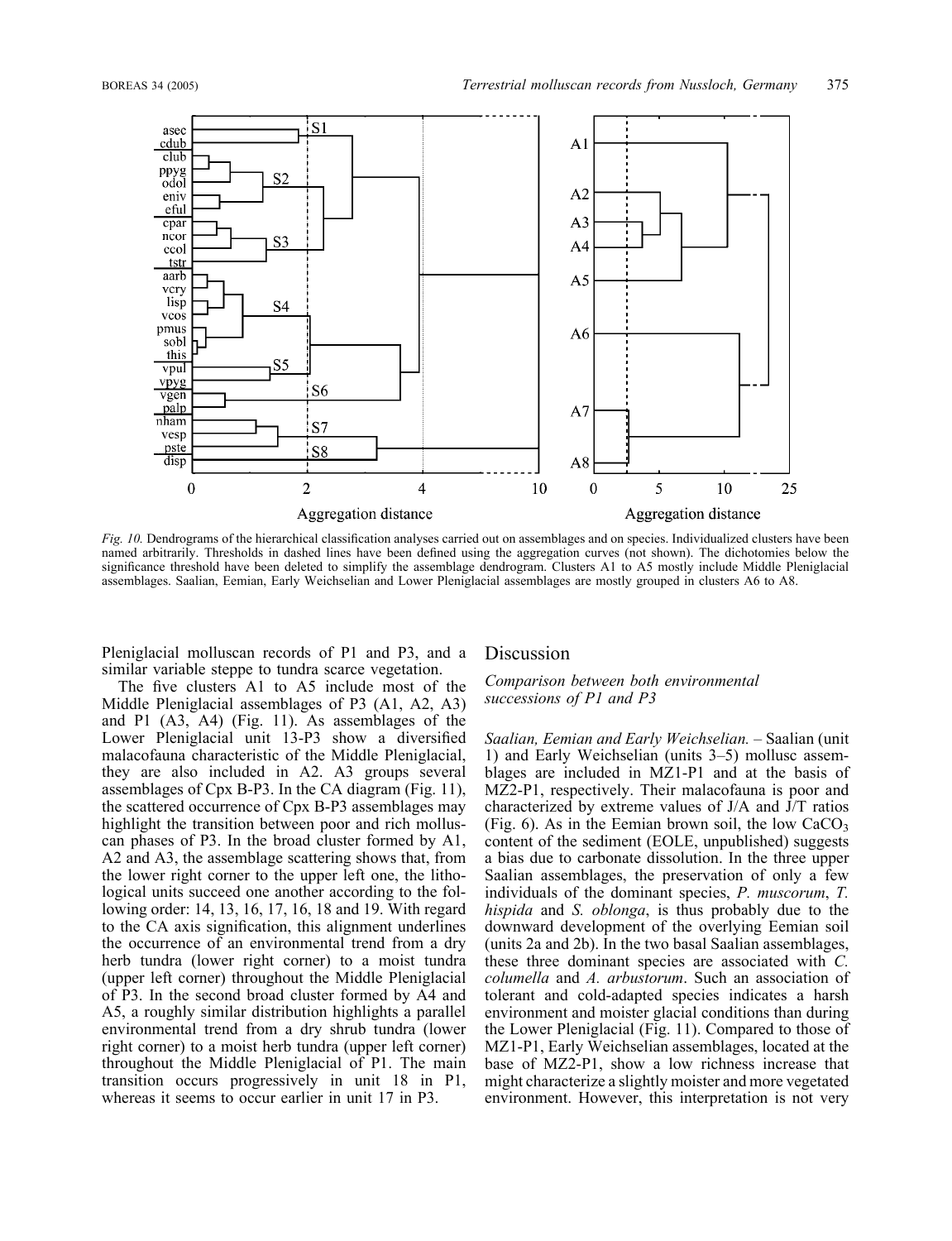

Fig. 11. Synthetic diagram of the correspondence analysis results. Arrows indicate the common general environmental trends recorded by P1 and P3 mollusc assemblages during the Middle Pleniglacial. Explanations as in Fig. 8.

reliable, as extreme values of J/A and J/T ratios for these assemblages suggest probable bias (Fig. 6), and both correspondence analysis and hierarchical ascendant classification cannot clearly distinguish them from unbiased Lower Pleniglacial assemblages.

Lower Pleniglacial. – Lower Pleniglacial assemblages, included in units 6 to 13 in P1 and P3, correspond to MZ2-P1, MZ2-P3 and the base of MZ3-P3 (Figs 5, 7). According to its lithological features, unit 6a in P3 has no exact equivalent in P1 (Antoine et al. 2001). Mollusc assemblage composition characterizes a slightly moist and shaded steppe to tundra environment that establishes in the lower half and remains stable in the upper one. Unit 6b assemblages have a lower richness than unit 6a assemblages and are plotted just on the left in the CA diagram (Fig. 11), which indicates a slightly more open environment. The regular and similar variations of species abundances and proportions in unit 6a do not suggest that shells were

reworked as sediment particles. Nevertheless, without absolute ages, statistical analysis of molluscan data only does not clarify the relation between both units.

The correlation between units Cpx A and Cpx B in P3 with units 7 to 12 in P1 is also problematic. In MZ2- P1, low abundance and richness, high proportions of P. muscorum and low proportions of T. hispida, S. oblonga and V. costata, indicate a cold, dry and poorly vegetated environment in loess units (6b, 8, 10, 12). In contrast, in tundra gleys (units 7, 11), arctic soil (unit 9) and sandy loess (unit 13), species abundance increase and the reappearance of several moisture-loving species, such as *V. pygmaea* and *E. nivalis*, and most of the vegetation requiring species, such as *P. pygmaeum*, V. pulchella, C. lubrica, E. fulvus, A. secale and O. dolium (Fig. 6), characterize climatic improvements greater than those of the Upper Pleniglacial loess-gley alternation of P3 involving fewer species and no appearances (Moine 2003). In MZ2-P3, low abundance and richness characterize a very cold and poorly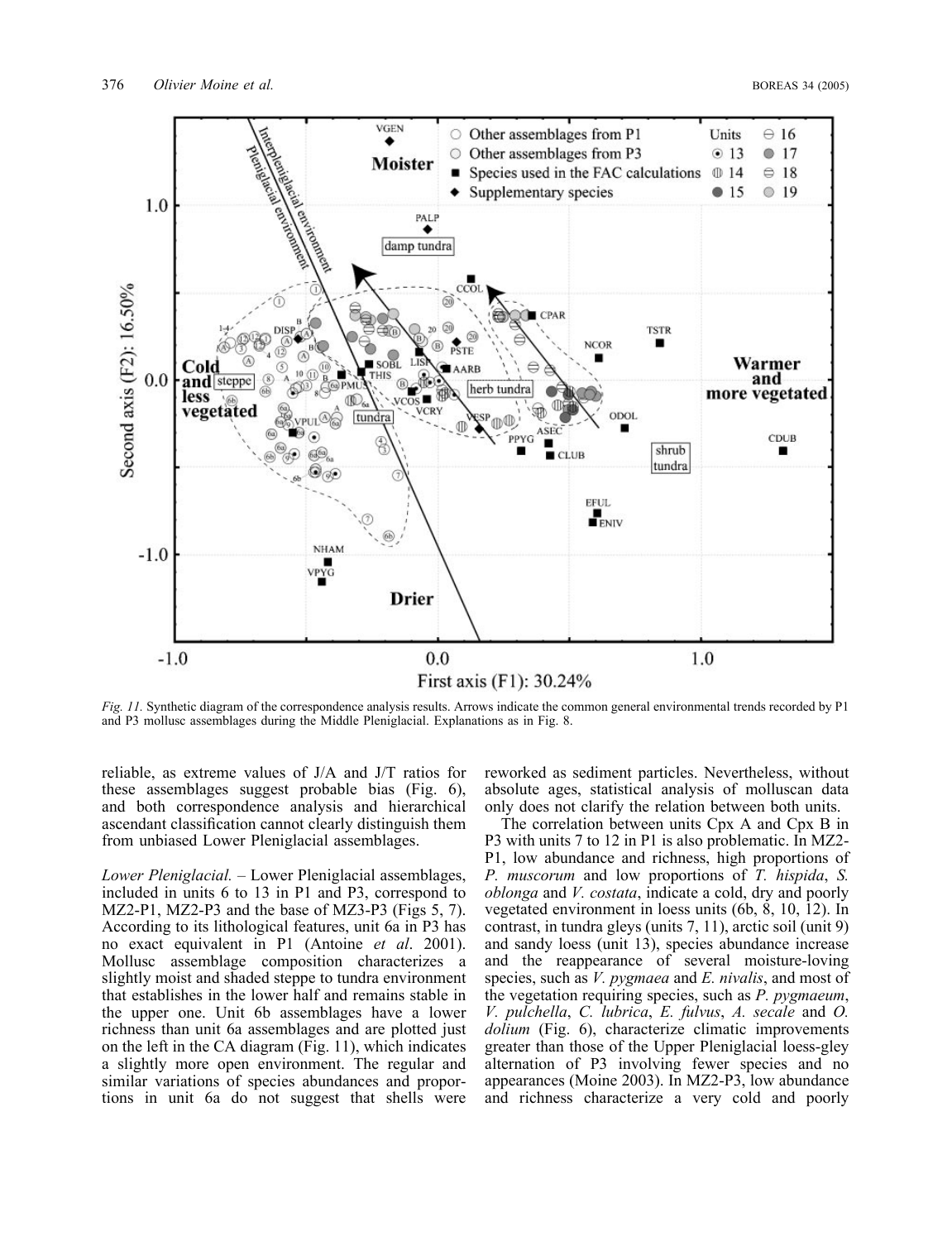vegetated environment drier in Cpx B dominated by P. muscorum than in Cpx A dominated by T. hispida and S. oblonga. However, extreme values of J/A and J/T ratios and very low abundances throughout Cpx A and the lower half of Cpx B preclude reliable interpretations, except for the upper half of Cpx B, where P. muscorum abundance increases, followed by T. hispida, S. oblonga, V. costata and T. striolata (Fig. 4). However, P. muscorum proportions (about 60%) still strongly dominate, and the appearance and small abundance increase in T. striolata and V. crystallina reflect only a slight vegetation increase. Consequently, palaeoenvironmental interpretations of both Lower Pleniglacial molluscan records are different.

In CA diagrams (Figs 9, 11), the random scattering of Lower Pleniglacial mollusc assemblages of both sections among clusters A6, A7, A8, except those of Cpx-P3 grouped in cluster A3, precludes highlighting a relationship between both malacological records from the statistical analysis. Besides, given the sensitivity of species abundance to climatic warming (Moine 2003), the differences between both Lower Pleniglacial abundance records may imply that both sequences do not have the same deposition timing, or do not represent the same time interval, and cannot be correlated in this way. Consequently, on the basis of the geochronological framework and the lithological/pedological interpretations (Antoine et al. 2001), the Lower Pleniglacial malacological record of P1 is considered as certainly more complete and more representative of the environmental and climatic changes during this period than the probably reworked P3 colluvium (Fig. 2).

The investigation of the Lower Pleniglacial lithological record of sequences P2 and P4, located 20 m NW and 50 m SW of P3, respectively, highlights the limited lateral extension of units 6a, Cpx A, Cpx B-P3 present in P2 and P3, and units 6b to 11-P1 present only in P1 (Antoine et al. 2002). Moreover, horizontal internal structure and deposition of units 6a, Cpx A and Cpx B and regular trends of their species abundances and richness suggest that they do not result from three distinct collapse events that would have mixed reworked shells. They may rather result from phases of intense draining favoured by humidity increases associated with soil and gley development (Léger 1990), but no dating method allows this hypothesis to be checked. The last deposit of the Lower Pleniglacial is a coarse sandy loess layer (units 13, 14) laterally connected with a 5 to 6-m-high sand dune located between P1 and P3 (Antoine et al. 2001). The subsequent development of the Gräselberger Boden distinguishes unit 14. The sand deposition implies stronger local winds and a short transportation distance (Pye 1995), probably from the Rhine Valley, as suggested by rare earth element analyses (Rousseau et al. 2002). The MZ2-MZ3 boundary occurs at the top of unit 13 in P1, and at its base in P3. Moreover, the malacological transition at the base of unit 13 is more progressive in P3 than in P1, as

highlighted by the plot of uppermost Cpx B assemblages among P3 Middle Pleniglacial assemblages and by minima of the J/A and J/T ratios in P3 instead of couples of extreme values in P1 probably due to a taphonomic bias of wind action. A reworking of the early sandy deposits in P1, in association or subsequent to the erosion of the top of unit 12, is more likely than a delayed sandy loess deposition to explain the less progressive and earlier poor-to-rich malacofauna transition in P1. Terrestrial molluscs usually dig into the soil for protection against extreme temperature and moisture variations, and the preferential occurrence of death when they are buried may cause a discrepancy between the age of loess deposits and age of their related mollusc populations. However, this hypothesis and its consequences have not been considered as there are no available means of checking them.

The formation of the slope in P1 began with the erosion of unit 12 and was then enhanced by the sand layer deposition (Fig. 3). Topography may also have influenced both vegetation and malacofauna development since the early beginning of the sandy loess deposition. In the sandy loess layer, P. muscorum and V. costata dominate molluscan assemblages. The presence of P. sterri at the base of unit 13-P3 and of A. secale in units (13, 14) of P1 and P3 indicates a drier and milder environment than in other units. The appearance of numerous vegetation-requiring species, such as V. pulchella, N. corynodes, N. hammonis, O. dolium, P. pygmaeum, C. lubrica, V. pygmaea,  $E.$  fulvus,  $C.$  parvula,  $C.$  dubia and  $T.$  striolata, implies an important vegetation development, while the occurrence of C. columella and E. nivalis indicates the persistence of cold and humid places. Given high species abundances, these assemblages without real modern analogues are probably less due to taphonomic bias than to unusual climatic conditions, like a period of highly contrasted seasonality able to favour all these species with somewhat opposite ecological requirements. In addition, trapping and accumulation of the sandy loess may also have been favoured by a more developed vegetation. However, different malacofauna composition (Fig. 11) and total abundance and richness variations toward their synchronous maximums in the middle of unit 14 (Figs 4, 6), probably due to a climatic optimum, reflects different vegetation developments and malacofauna dynamics throughout P1 and P3. The slower colonization of P1 by less ecologically tolerant species may be directly due to the northwest exposure of the  $5^\circ$  slope, probably facing the local dominant winds, or indirectly to a reduced vegetation development.

Middle Pleniglacial. – With the exception of the thermokarst filling, the two Middle Pleniglacial records include the same lithological units. Both total richness and abundance are higher than in the Lower Pleniglacial, but abundance remains high and variable, whereas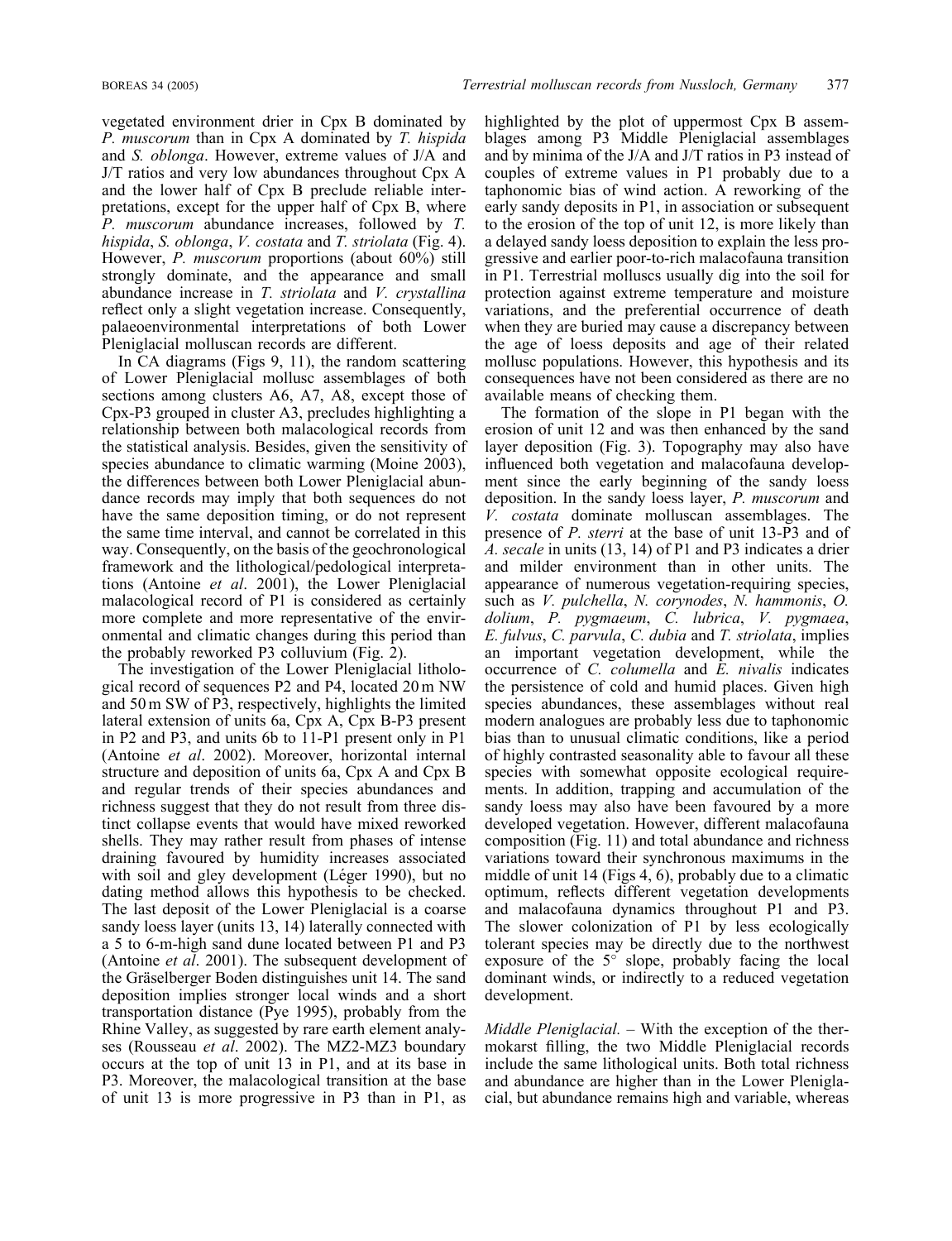richness slightly decreases. Proportions of S. oblonga and T. hispida increase, in contrast to those of P. muscorum and *V. costata*. Secondary species, such as N. hammonis, A. secale, P. pygmaeum, C. lubrica, N. corynodes, O. dolium, E. fulvus and E. nivalis, decrease or disappear, whereas C. columella and P. cf. alpicola appear and increase especially in P3. Secondary species proportions are higher in P1 than in P3, but follow the same trend, which indicates a more vegetated environment in P1 and similar increase in moisture and decreases in temperature and vegetation throughout the Middle Pleniglacial (Fig. 11). A new phase of warmer and more vegetated environment is also indicated by assemblages of the Lohner Boden (unit 20-P3) at the top of the P3 sequence. The persistence of both rich malacofauna and shrub/herb tundra during the Middle Pleniglacial is probably due to a milder climate and lower seasonal moisture increases resulting from soil ice or snow melt than during both Lower and Upper Pleniglacial. However, several differences follow from the slope context in P1.

First, the presence of an underlying water table under the regressive thermokarst (Fig. 3) suggests that its incision, several metres in width, is due to surface drainage and soil water inflow enhanced by the slope context and probably resulting from soil ice water release or precipitation during a warmer period. Its mollusc assemblages contain C. dubia, which is the most vegetation-requiring species of both sequences and presently lives in sparse forest and rocky environments (Table 1). However, this species is present from units 14 to 17 of P1. Therefore, despite its presence and that of wood fragments, no major malacological changes distinguish thermokarst mollusc assemblages from the others or suggest local woodland during its filling.

Second, the tundra gley formation is generally associated with moister conditions and is highlighted by proportional increases in the damp habitat species S. oblonga (Figs 5, 7) in P1 Lower Pleniglacial, and P3 Middle and Upper Pleniglacial (Moine 2003), but not in the tilted Middle Pleniglacial deposits of P1. The gley thickness may depend on the duration and/or intensity of these moist phases. Where molluscs have been sampled in P1, gley unit 16 is as thin as in P3 but laterally thickens from the top to the base of the slope (Fig. 3). Solifluction features and small erosion channels, filled with sands and shells, indicate the down slope drainage of water and particles (Antoine et al. 2001; Van Vliet-Lanoë 1985) that may explain the thickening of gley unit 16 above the thermokarst. The gley unit 18 is half as thick in P3 as in P1 and the presence of freshwater snails and ostracods at its top in P3 indicates a waterlogged environment with temporary puddles (Figs 4, 5). The slope context in P1 may have favoured the soil water inflow leading to the formation of low ice content permafrost able to thaw more quickly and deeply than in the P3 horizontal context, precluding the formation of both ponds and a

thick gley as in P3. Nevertheless, particle drainage may also explain the thickness of gley unit 18-P1.

Third, S. oblonga proportions increase at the top of gley units 16 and 18 and at the base of unit 18 in P3, whereas they remain constant in P1 and seem replaced by increases in proportions of T. striolata. Moreover, the damp habitat ecological group is represented only by *S. oblonga* and the semi-open habitat principally by T. striolata. The water draining in a slope context may thus prevent water accumulation and favours both vegetation diversification and increases in vegetationrequiring species. Consequently, composition differences of P1 and P3 malacofaunas highlight the drier and more vegetated slope context of P1 during the Middle Pleniglacial and the different response to the same warmer climatic phases impacting the environment.

Excepting S. oblonga proportions, no other malacological parameter previously related to millennial timescale climatic changes for the Upper Pleniglacial record of P3 (Moine 2003) has been identified and related to the loess-gley alternation of both Middle Pleniglacial records. Both higher compaction of Middle Pleniglacial sediments and low population density, combined with the sampling method limits, and the different topographical context make more difficult the distinction and correlation of short fluctuations of the malacofauna composition and ecological parameters between both sequences and with lithological and millennial timescale climatic changes, i.e. stadialinterstadial transitions.

#### Comparisons with other palaeoclimatic records

In western Europe, only the loess sequence of Achenheim (Alsace, France) presents a continuous malacological record including the Lower and Middle Pleniglacial (Rousseau 1987). However, its lower sampling resolution and the lack of absolute ages preclude identification of rapid environmental changes and precise correlations with Nussloch sections. As new absolute ages are not yet available in Nussloch, correlations proposed by Antoine et al. (2001) with interstadial oscillations or complexes of the NW European biostratigraphical framework (Behre 1989; Caspers & Freund 2001) have not been modified, i.e. the Gräselberger Boden (unit 14) with Moershoofd/ Hengelo intervals, the thermokarst (unit 15) with Huneborg I/II oscillations and the Lohner Boden (unit 20) with the Denekamp complex. A comparison with this biostratigraphical framework and with that defined for the northern Alpine Foreland by Preusser (2004) shows that the Lower Pleniglacial malacological record of P1 is more complex. It includes at least four diversification phases of the malacofauna, probably related to interstadials, whereas the same period is only characterized by the Schalkholz stadial in palynological frameworks that are generally less expanded than loess sequences during the coldest Pleniglacial periods.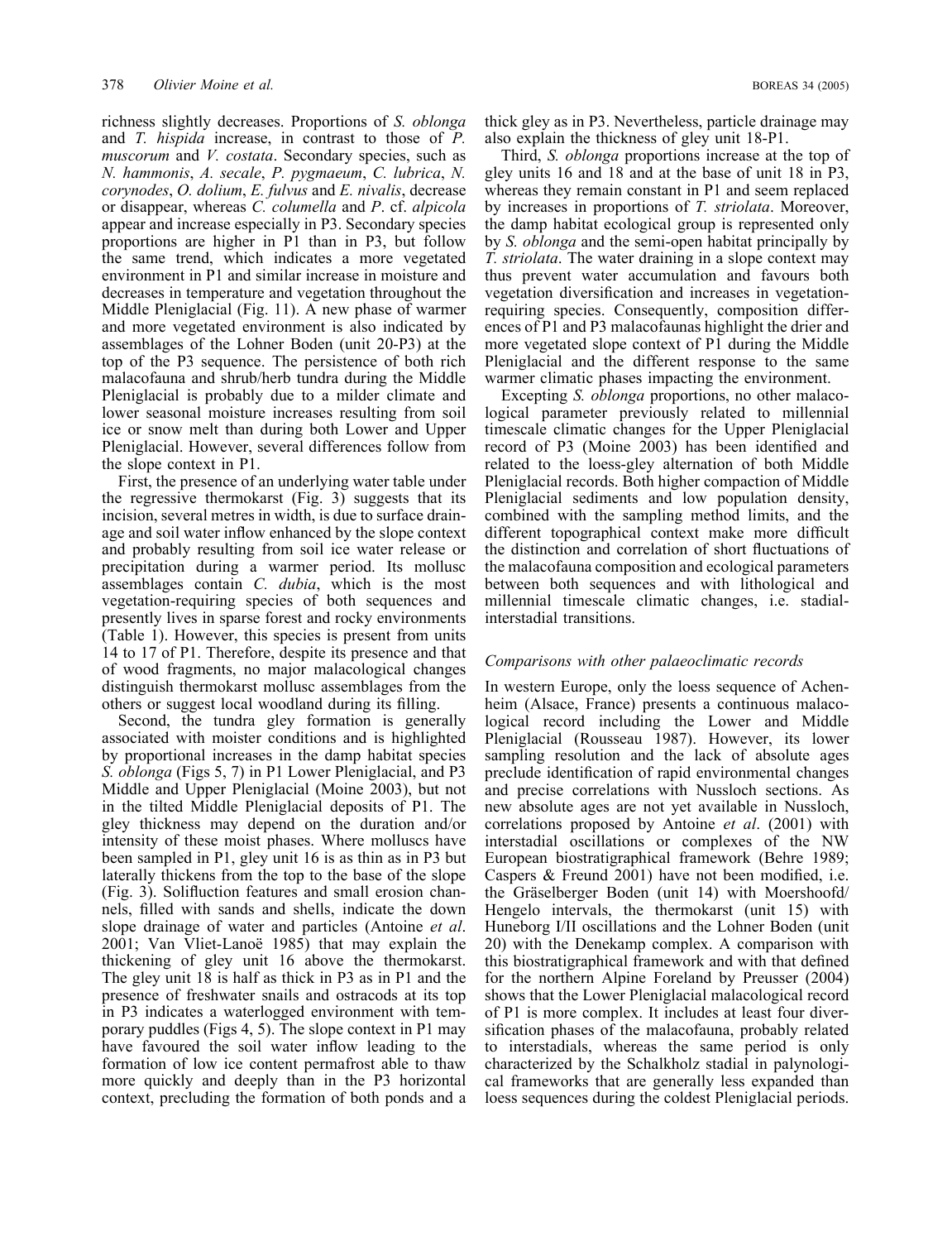On the contrary, the Middle Pleniglacial interstadials identified in pollen sequences cannot be clearly correlated with diversification phases of the malacofauna in both P1 and P3 records owing to their higher compaction. Nevertheless, given their similar lithological record, a higher mollusc sampling resolution should improve the identification and characterization of the interstadial environmental changes during the Middle Pleniglacial. Consequently, in parallel with the definition of a European stratigraphical framework for loesspaleosol sequences, which is still in progress, the appropriate sampling of malacological records will help to identify and characterize millennial timescale environmental changes, fill temporal lacks of pollen sequences and alleviate their absence in continental Europe.

#### Conclusion

The two sections, P1 and P3, sampled in close proximity in the Nussloch quarry provide two lithological and malacological records encompassing the Weichselian Lower and Middle Pleniglacial. The P1 loess section yields the most complete and precise malacological record of the Lower Pleniglacial available in western Europe, with at least three phases of vegetation development and climatic improvement probably linked with interstadial warmings, whereas the deposition timing of the P3 colluvium remains unclear. The Lower-Middle Pleniglacial transition is marked by a diversification of the malacofauna, an increase in all species abundances and in proportions of vegetationrequiring taxa that characterizes a milder climate and a steppe-to-herb/shrub-tundra vegetation shift. Throughout the Middle Pleniglacial, the two molluscan records highlight similar trends to increasing moisture and declining vegetation cover, except at the top of P3 in the Gräselberger Boden cambisol where they characterize a warmer and more vegetated environment. Nevertheless, on the basis of the malacofauna composition, shorter environmental changes cannot easily be identified and correlated between the two sequences. This is because of the higher compaction of Middle Pleniglacial loess and the slope context in P1 draining local moisture, generating a locally drier environment than in the horizontal context of P3, and different malacological records for the same climatic changes, that have to be taken into account in any comparison between malacological records and other palaeoenvironmental records. Succinct comparisons with the western European biostratigraphical framework, mainly based on pollen records, show the potential of molluscan records from loess sequences in improving this framework for glacial times, especially Weichselian Lower and Upper Pleniglacial intervals.

Program) and by a grant from the French Research Ministry. We thank Dr. Eike Neubert for his help in identifying Neostyriaca corynodes and Dr. Alex Chepstow-Lusty and Dr. William McCoy for assistance with the English. We also thank the Heidelberger Zement Company for allowing us access to the Nussloch quarries. The original manuscript was considerably improved thanks to valuable comments of the two reviewers, Dr. Richard Preece and Prof. Bernard Lauriol, and to the editorial help of Professor Jan A. Piotrowski. This is an ISE-M contribution 2005–007 and LDEO contribution 6768.

# References

- Adam, W. 1960: Mollusques. I. Mollusques terrestres et dulcicoles. 402 pp. Institut royal des Sciences naturelles de Belgique, Bruxelles.
- Antoine, P., Rousseau, D.-D., Hatté, C., Zöller, L., Lang, A., Fontugne, M. & Moine, O. 2002: Evénements éoliens rapides en contexte loessique: l'exemple de la séquence du pléniglaciaire supérieur weichsélien de Nussloch (vallée du Rhin, Allemagne). Quaternaire 13, 199–208.
- Antoine, P., Rousseau, D.-D., Zöller, L., Lang, A., Munaut, A.-V., Hatté, C. & Fontugne, M. 2001: High-resolution record of the last Interglacial–glacial cycle in the Nussloch loess-paleosol sequences, Upper Rhine Area, Germany. Quaternary International 76/ 77, 211–229.
- Behre, K.-E. 1989: Biostratigraphy of the last glacial period in Europe. Quaternary Science Reviews 8, 25–44.
- Benzecri, J. P. & Benzecri, F. 1980: Pratique de l'analyse de données. 424 pp. Dunod, Paris.
- Carter, S. P. 1990: The stratification and taphonomy of shells in calcareous soils: implications for land snail analysis in archaeology. Journal of Archaeological Science 17, 495–507.
- Caspers, G. & Freund, H. 2001: Vegetation and climate in the Earlyand Pleni-Weichselian in northern central Europe. Journal of Quaternary Science 16, 31–48.
- Germain, L. 1930: Mollusques terrestres et fluviatiles. Librairie de la Faculté des Sciences. 477 pp. Paris.
- Gnieser, D. 1997: Aminostratigraphy of Loess-Paleosol Sequences in Southern Germany, M.Sc. thesis, University of Massachusetts, 131 pp.
- Hatté, C., Pessenda, L.-C., Lang, A. & Paterne, M. 2001: Devel-<br>opment of accurate and reliable <sup>14</sup>C chronologies for loess deposits: application to the loess sequence of Nussloch (Rhine valley, Germany). Radiocarbon 43, 611-618.
- Kerney, M. P., Cameron, R. A. D. & Jungbluth, J. H. 1983 Die Landschnecken Nord- und Mitteleuropas. 384 pp. Paul Parey, Hamburg.
- Lang, A., Hatté, C., Rousseau, D.-D., Antoine, P., Fontugne, M., Zöller, L. & Hambach, U. 2003: High resolution chronologies for<br>loess: comparing AMS-<sup>14</sup>C and optical dating results. *Quaternary* Science Reviews 22, 953–959.
- Lauriol, B., Cabana, Y., Cinq-Mars, J., Geurts, M.-A. & Grimm, F. W. 2002: Cliff-top eolian deposits and associated molluscan assemblages as indicators of Late Pleistocene and Holocene environments in Beringia. Quaternary International 87, 59–79.
- Léger, M. 1990: Loess landforms. Quaternary International 7/8, 53–61.
- Leonard, A. B. 1952: Illinoian and Wisconsinian molluscan faunas in Kansas. University of Kansas Paleontological Contributions. Mollusca, 1–38.
- Likharev, I. M. & Rammel'meier, E. S. 1962: Terrestrial Mollusks of the Fauna of the U.S.S.R. 574 pp. Oldbourne Press, Jerusalem.
- Limondin-Lozouet, N. & Antoine, P. 2001: Palaeoenvironmental changes inferred from malacofaunas in the Lateglacial and early Holocene fluvial sequence at Conty, northern France. Boreas 30, 148–164.

Acknowledgements. – The study was supported by the EOLE project (Enregistrement des Evénements Eoliens dans les séquences Lœssiques du dernier cycle climatique en Europe, CNRS ECLIPSE